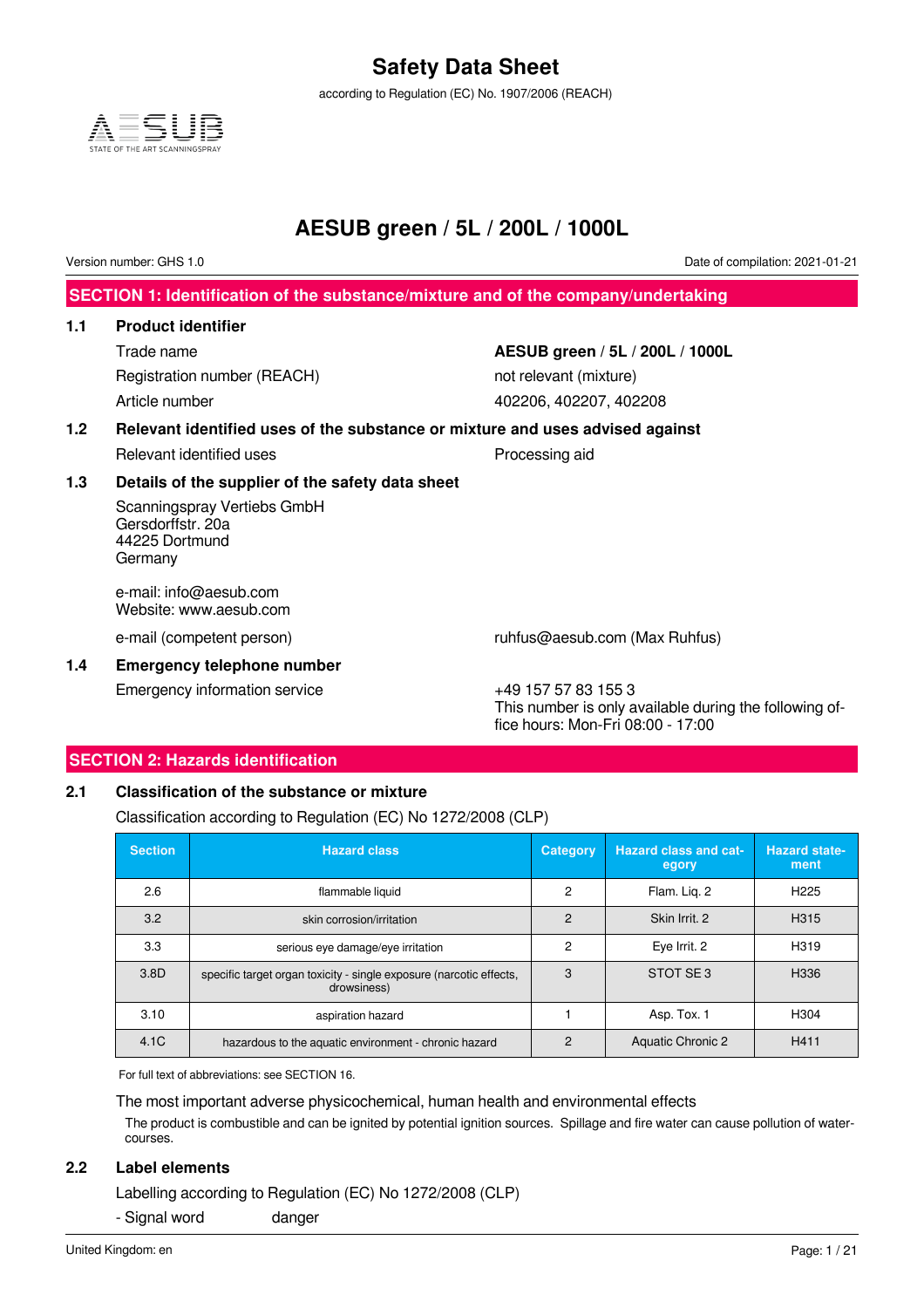according to Regulation (EC) No. 1907/2006 (REACH)



### **AESUB green / 5L / 200L / 1000L**

- Pictograms

GHS02, GHS07, GHS08, GHS09

Version number: GHS 1.0 Date of compilation: 2021-01-21



| - Hazard statements |                                                  |
|---------------------|--------------------------------------------------|
| H <sub>225</sub>    | Highly flammable liquid and vapour.              |
| H304                | May be fatal if swallowed and enters airways.    |
| H315                | Causes skin irritation.                          |
| H <sub>3</sub> 19   | Causes serious eye irritation.                   |
| H336                | May cause drowsiness or dizziness.               |
| H411                | Toxic to aquatic life with long lasting effects. |
|                     |                                                  |

- Precautionary statements

| P <sub>210</sub> | Keep away from heat, hot surfaces, sparks, open flames and other ignition sources. No smoking. |
|------------------|------------------------------------------------------------------------------------------------|
| P301+P310        | IF SWALLOWED: Immediately call a POISON CENTER/doctor.                                         |
| P331             | Do NOT induce vomiting.                                                                        |
| P370+P378        | In case of fire: Use sand, carbon dioxide or powder extinguisher to extinguish.                |
| P403+P233        | Store in a well-ventilated place. Keep container tightly closed.                               |
| P403+P235        | Store in a well-ventilated place. Keep cool.                                                   |
|                  |                                                                                                |

- Hazardous ingredients for labelling Hydrocarbons, C6-C7, isoalkanes, cyclics, <5% nhexane, Hydrocarbons, C6-C7, n-alkanes, isoalkanes, cyclics, <5% n-hexane, Hydrocarbons, C7, n-alkanes, isoalkanes, cyclics, Hydrocarbons, C6, isoalkanes, <5% n-hexane

#### **2.3 Other hazards**

There is no additional information.

### **SECTION 3: Composition/information on ingredients**

#### **3.1 Substances**

Not relevant (mixture)

#### **3.2 Mixtures**

Description of the mixture

|  |  | Hazardous ingredients acc. to GHS |  |  |  |
|--|--|-----------------------------------|--|--|--|
|--|--|-----------------------------------|--|--|--|

| <b>Hazardous ingredicties acc. to Grio</b> |                                                                                      |           |                                   |                   |  |  |  |  |  |  |
|--------------------------------------------|--------------------------------------------------------------------------------------|-----------|-----------------------------------|-------------------|--|--|--|--|--|--|
| <b>Name of substance</b>                   | <b>Identifier</b>                                                                    | $Wt\%$    | <b>Classification acc. to GHS</b> | <b>Pictograms</b> |  |  |  |  |  |  |
| bioethanol                                 | CAS No<br>64-17-5<br>EC No<br>200-578-6<br>Index No<br>603-002-00-5<br>REACH Reg. No | $25 - 50$ | Flam. Liq. 2 / H225               | 些                 |  |  |  |  |  |  |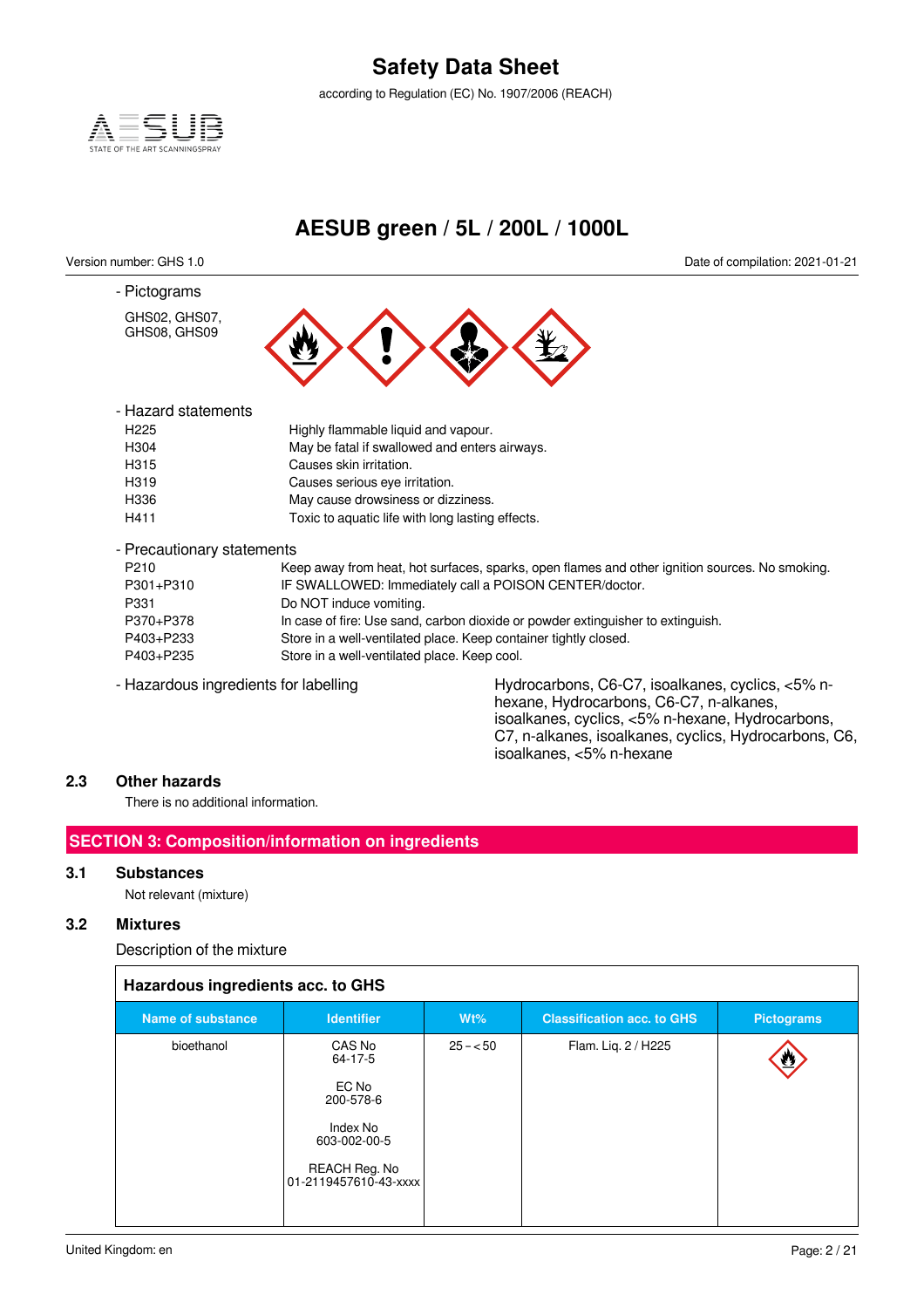according to Regulation (EC) No. 1907/2006 (REACH)



## **AESUB green / 5L / 200L / 1000L**

 $\overline{\Gamma}$ 

Version number: GHS 1.0 Date of compilation: 2021-01-21

 $\bar{1}$ 

| Hazardous ingredients acc. to GHS                                         |                                                                                                                       |            |                                                                                                                                                         |                   |
|---------------------------------------------------------------------------|-----------------------------------------------------------------------------------------------------------------------|------------|---------------------------------------------------------------------------------------------------------------------------------------------------------|-------------------|
| Name of substance                                                         | <b>Identifier</b>                                                                                                     | Wt%        | <b>Classification acc. to GHS</b>                                                                                                                       | <b>Pictograms</b> |
| propan-2-ol                                                               | <b>CAS No</b><br>67-63-0<br>EC No<br>200-661-7<br>REACH Reg. No<br>01-2119457558-25-xxxx                              | $10 - 25$  | Flam. Liq. 2 / H225<br>Eye Irrit. 2 / H319<br>STOT SE 3 / H336                                                                                          |                   |
| Hydrocarbons, C6-C7,<br>isoalkanes, cyclics, <5% n-<br>hexane             | EC No<br>926-605-8<br>REACH Reg. No<br>01-2119486291-36-xxxx                                                          | $10 - 25$  | Flam. Liq. 2 / H225<br>STOT SE 3 / H336<br>Asp. Tox. 1 / H304<br>Aquatic Chronic 2 / H411                                                               |                   |
| Hydrocarbons, C6-C7, n-al-<br>kanes, isoalkanes, cyclics,<br><5% n-hexane | EC No<br>921-024-6<br>REACH Reg. No<br>01-2119475514-35-xxxx                                                          | $10 - 25$  | Flam. Liq. 2 / H225<br>Skin Irrit. 2 / H315<br>STOT SE 3 / H336<br>Asp. Tox. 1 / H304<br>Aquatic Chronic 2 / H411                                       |                   |
| Hydrocarbons, C6,<br>isoalkanes, <5% n-hexane                             | EC No<br>931-254-9<br>REACH Reg. No<br>01-2119484651-34-xxxx                                                          | $10 - 25$  | Flam. Liq. 2 / H225<br>Skin Irrit. 2 / H315<br>STOT SE 3 / H336<br>Asp. Tox. 1 / H304<br>Aquatic Chronic 2 / H411                                       |                   |
| Hydrocarbons, C7, n-alkanes,<br>isoalkanes, cyclics                       | EC No<br>927-510-4<br><b>REACH Reg. No</b><br>01-2119475515-33-xxxx                                                   | $10 - 25$  | Flam. Liq. 2 / H225<br>Skin Irrit. 2 / H315<br>STOT SE 3 / H336<br>Asp. Tox. 1 / H304<br>Aquatic Chronic 2 / H411                                       |                   |
| Tricyclo[3.3.1.13,7]decane                                                | CAS No<br>281-23-2<br>EC No<br>206-001-4<br>REACH Reg. No<br>01-2120041464-63-xxxx                                    | $5 - < 10$ | Aquatic Acute 1 / H400<br>Aquatic Chronic 4 / H413                                                                                                      |                   |
| n-hexane                                                                  | CAS No<br>110-54-3<br>EC No<br>203-777-6<br><b>Index No</b><br>601-037-00-0<br>REACH Reg. No<br>01-2119480412-44-xxxx | $1 - 5$    | Flam. Liq. 2 / H225<br>Skin Irrit. 2 / H315<br>Repr. 2 / H361<br>STOT SE 3 / H336<br>STOT RE 2 / H373<br>Asp. Tox. 1 / H304<br>Aquatic Chronic 2 / H411 |                   |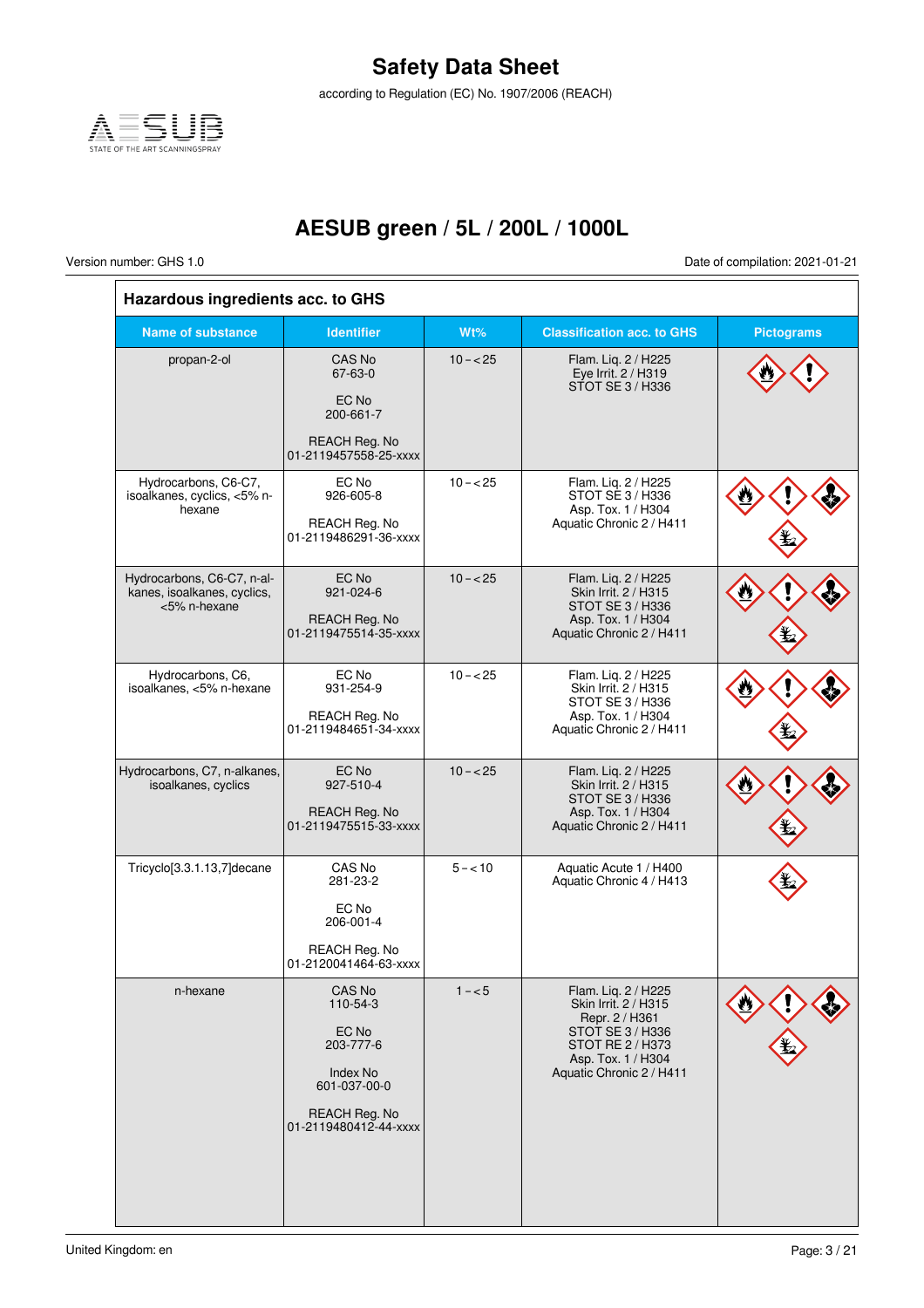

according to Regulation (EC) No. 1907/2006 (REACH)

### **AESUB green / 5L / 200L / 1000L**

 $\overline{1}$ 

Version number: GHS 1.0 Date of compilation: 2021-01-21

| Hazardous ingredients acc. to GHS |                                                                                                                |     |                                                                                                                 |                         |  |  |  |  |  |  |
|-----------------------------------|----------------------------------------------------------------------------------------------------------------|-----|-----------------------------------------------------------------------------------------------------------------|-------------------------|--|--|--|--|--|--|
| <b>Name of substance</b>          | <b>Identifier</b>                                                                                              | Wt% | <b>Classification acc. to GHS</b>                                                                               | <b>Pictograms</b>       |  |  |  |  |  |  |
| cyclohexane                       | CAS No<br>110-82-7<br>EC No<br>203-806-2<br>Index No<br>601-017-00-1<br>REACH Reg. No<br>01-2119463273-41-xxxx | < 1 | Flam. Lig. 2 / H225<br>Skin Irrit. 2 / H315<br>STOT SE 3 / H336<br>Asp. Tox. 1 / H304<br>Aquatic Acute 1 / H400 | ₾.<br>Ś<br>$\mathbf{E}$ |  |  |  |  |  |  |

For full text of abbreviations: see SECTION 16.

#### **SECTION 4: First aid measures**

#### **4.1 Description of first aid measures**

#### General notes

Do not leave affected person unattended. Remove victim out of the danger area. Keep affected person warm, still and covered. Take off immediately all contaminated clothing. In all cases of doubt, or when symptoms persist, seek medical advice. In case of unconsciousness place person in the recovery position. Never give anything by mouth.

#### Following inhalation

If breathing is irregular or stopped, immediately seek medical assistance and start first aid actions. In case of respiratory tract irritation, consult a physician. Provide fresh air.

#### Following skin contact

Wash with plenty of soap and water. Take off contaminated clothing. Thaw frosted parts with lukewarm water. Do not rub affected area.

#### Following eye contact

Irrigate copiously with clean, fresh water for at least 10 minutes, holding the eyelids apart. Remove contact lenses, if present and easy to do. Continue rinsing.

#### Following ingestion

Rinse mouth with water (only if the person is conscious). Do NOT induce vomiting.

#### **4.2 Most important symptoms and effects, both acute and delayed**

Narcotic effects.

### **4.3 Indication of any immediate medical attention and special treatment needed**

none

#### **SECTION 5: Firefighting measures**

#### **5.1 Extinguishing media**

Suitable extinguishing media Water spray, BC-powder, Carbon dioxide (CO2)

#### Unsuitable extinguishing media

Water jet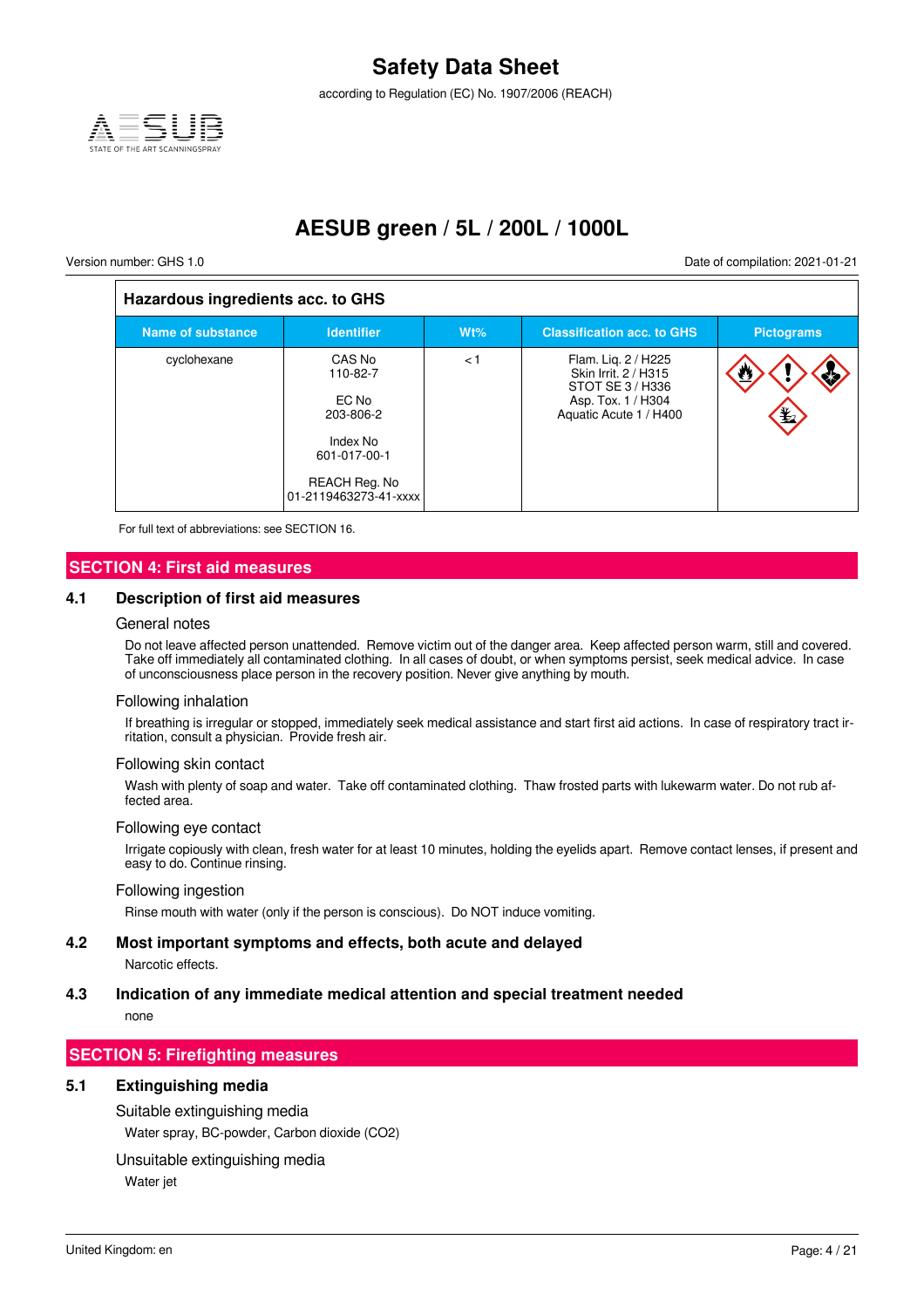

according to Regulation (EC) No. 1907/2006 (REACH)

### **AESUB green / 5L / 200L / 1000L**

Version number: GHS 1.0 Date of compilation: 2021-01-21

#### **5.2 Special hazards arising from the substance or mixture**

In case of insufficient ventilation and/or in use, may form flammable/explosive vapour-air mixture. Solvent vapours are heavier than air and may spread along floors. Places which are not ventilated, e.g. unventilated below ground level areas such as trenches, conduits and shafts, are particularly prone to the presence of flammable substances or mixtures.

#### Hazardous combustion products

Carbon monoxide (CO), Carbon dioxide (CO2)

#### **5.3 Advice for firefighters**

In case of fire and/or explosion do not breathe fumes. Co-ordinate firefighting measures to the fire surroundings. Do not allow firefighting water to enter drains or water courses. Collect contaminated firefighting water separately. Fight fire with normal precautions from a reasonable distance.

#### **SECTION 6: Accidental release measures**

#### **6.1 Personal precautions, protective equipment and emergency procedures**

#### For non-emergency personnel

Follow emergency procedures such as the need to evacuate the danger area or to consult an expert. Remove persons to safety.

#### For emergency responders

Wear breathing apparatus if exposed to vapours/dust/spray/gases. Personal protective equipment shall be used when the risks cannot be avoided or sufficiently limited by technical means of collective protection or by measures, methods or procedures of work organization.

#### **6.2 Environmental precautions**

Keep away from drains, surface and ground water. Retain contaminated washing water and dispose of it. If substance has entered a water course or sewer, inform the responsible authority.

#### **6.3 Methods and material for containment and cleaning up**

#### Advice on how to contain a spill

Covering of drains

#### Advice on how to clean up a spill

Wipe up with absorbent material (e.g. cloth, fleece). Collect spillage: sawdust, kieselgur (diatomite), sand, universal binder

#### Appropriate containment techniques

Use of adsorbent materials.

#### Equipment required for containment/clean-up

Non-sparking tools and equipment, Collecting basins for spills, Personal protective equipment

#### Other information relating to spills and releases

Place in appropriate containers for disposal. Ventilate affected area.

#### **6.4 Reference to other sections**

Hazardous combustion products: see section 5. Personal protective equipment: see section 8. Incompatible materials: see section 10. Disposal considerations: see section 13.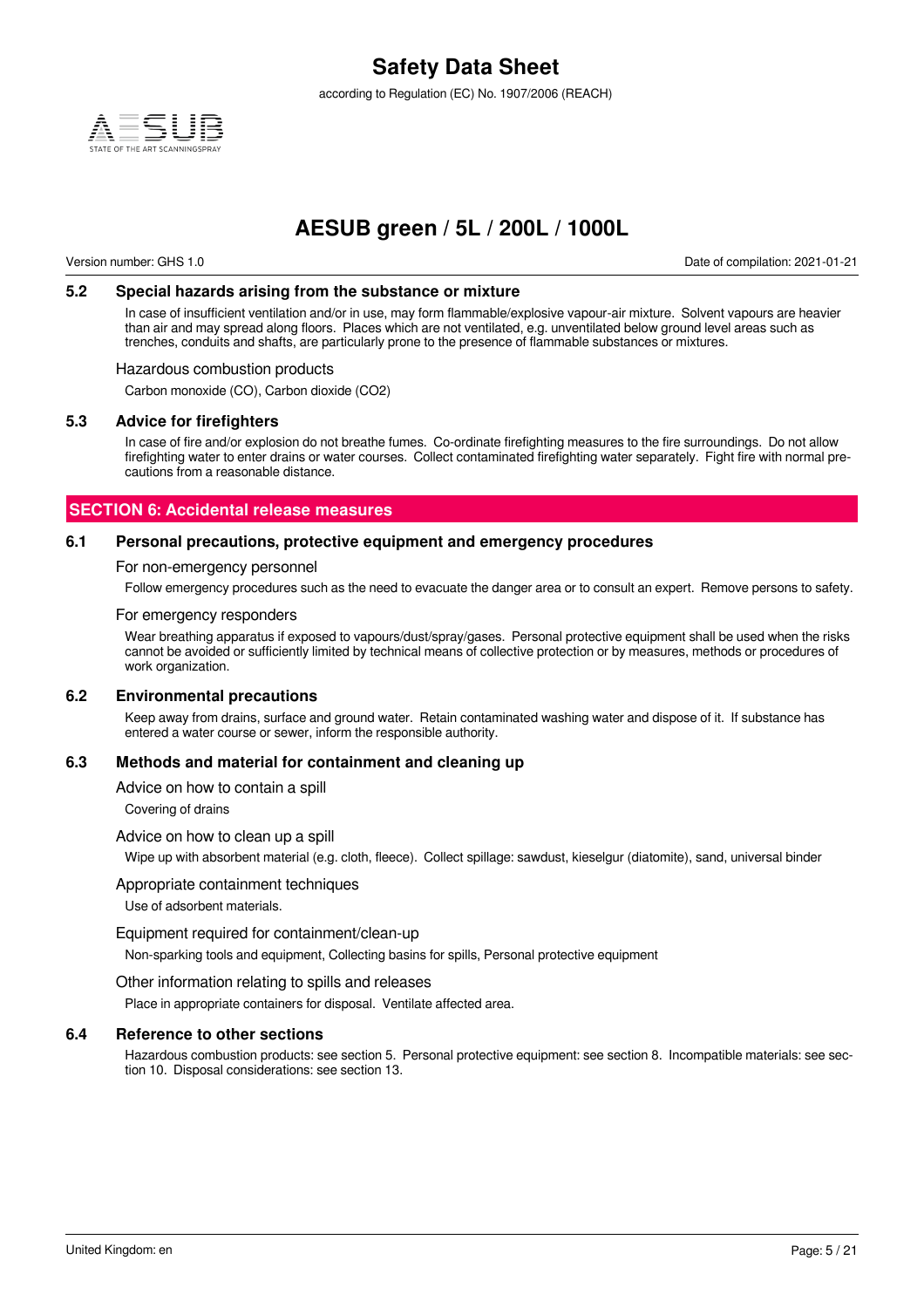according to Regulation (EC) No. 1907/2006 (REACH)



### **AESUB green / 5L / 200L / 1000L**

Version number: GHS 1.0 Date of compilation: 2021-01-21

### **SECTION 7: Handling and storage**

#### **7.1 Precautions for safe handling**

#### Recommendations

- Measures to prevent fire as well as aerosol and dust generation

Use local and general ventilation. Avoidance of ignition sources. Keep away from sources of ignition - No smoking. Take precautionary measures against static discharge. Use only in well-ventilated areas. Due to danger of explosion, prevent leakage of vapours into cellars, flues and ditches. Ground/bond container and receiving equipment. Use explosion-proof electrical/ventilating/lighting/equipment. Use only non-sparking tools.

#### - Specific notes/details

Places which are not ventilated, e.g. unventilated below ground level areas such as trenches, conduits and shafts, are particularly prone to the presence of flammable substances or mixtures. Vapours are heavier than air, spread along floors and form explosive mixtures with air. Vapours may form explosive mixtures with air.

#### Advice on general occupational hygiene

Wash hands after use. Do not eat, drink and smoke in work areas. Remove contaminated clothing and protective equipment before entering eating areas. Never keep food or drink in the vicinity of chemicals. Never place chemicals in containers that are normally used for food or drink. Keep away from food, drink and animal feedingstuffs.

#### **7.2 Conditions for safe storage, including any incompatibilities**

Managing of associated risks

- Explosive atmospheres

Keep container tightly closed and in a well-ventilated place. Use local and general ventilation. Keep cool. Protect from sunlight.

- Corrosive conditions

Protect from moisture.

- Flammability hazards

Keep away from sources of ignition - No smoking. Keep away from heat, hot surfaces, sparks, open flames and other ignition sources. No smoking. Take precautionary measures against static discharge. Protect from sunlight.

- Ventilation requirements

Use local and general ventilation. Ground/bond container and receiving equipment.

- Specific designs for storage rooms or vessels
- Maximum storage period

Best before date

- Packaging compatibilities

Only packagings which are approved (e.g. acc. to ADR) may be used.

- Storage class (LGK) - TRGS 510 LGK 3 (flammable liquids)

#### **7.3 Specific end use(s)**

Processing aid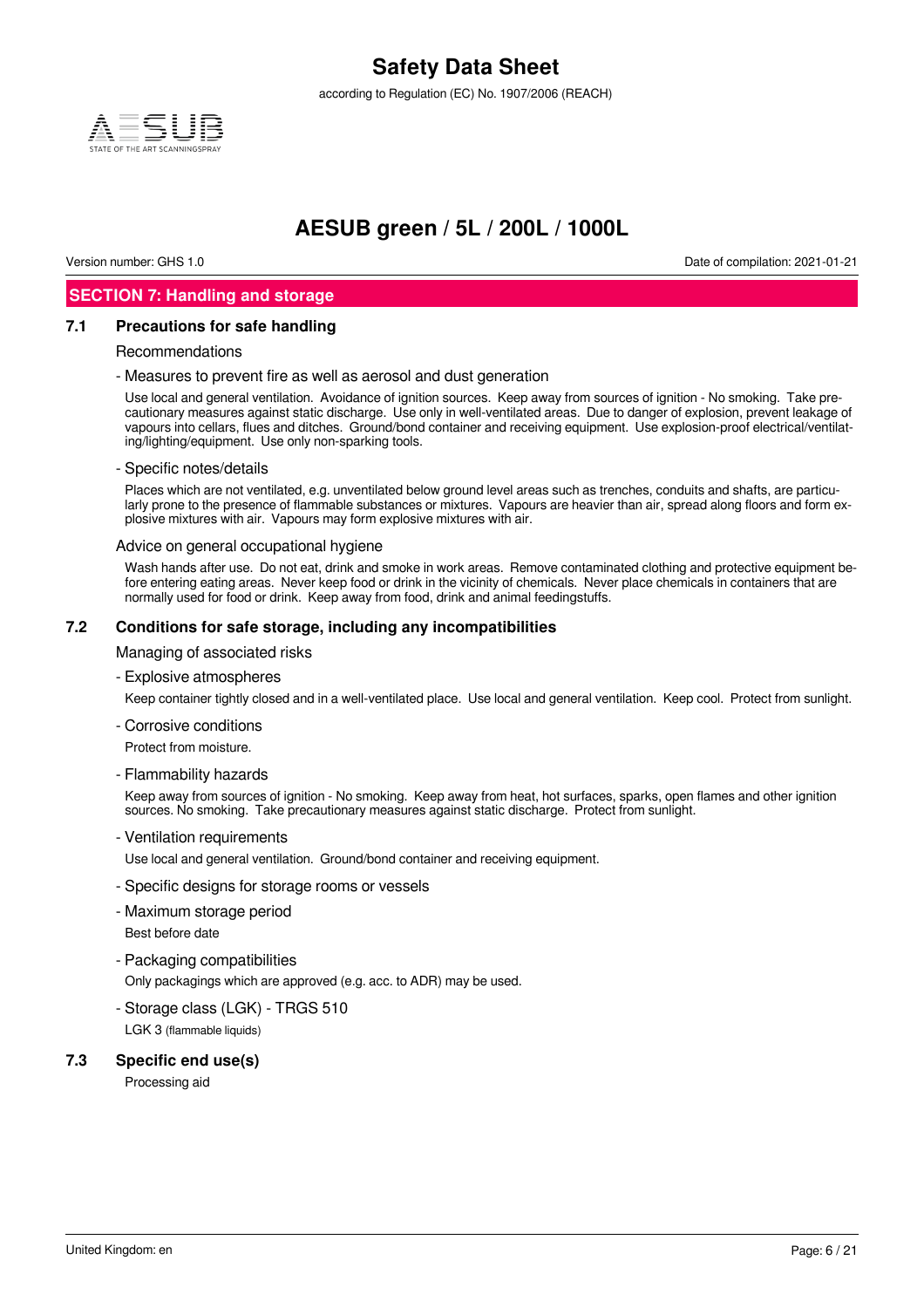according to Regulation (EC) No. 1907/2006 (REACH)



### **AESUB green / 5L / 200L / 1000L**

Version number: GHS 1.0 Date of compilation: 2021-01-21

### **SECTION 8: Exposure controls/personal protection**

#### **8.1 Control parameters**

| Occupational exposure limit values (Workplace Exposure Limits) |                                       |               |                 |                     |                                 |                      |                                  |       |                                                    |               |                |
|----------------------------------------------------------------|---------------------------------------|---------------|-----------------|---------------------|---------------------------------|----------------------|----------------------------------|-------|----------------------------------------------------|---------------|----------------|
| Coun-<br>try                                                   | <b>Name of agent</b>                  | <b>CAS No</b> | Identifi-<br>er | <b>TWA</b><br>[ppm] | <b>TWA</b><br>$\sqrt{[mg/m^3]}$ | <b>STEL</b><br>[ppm] | <b>STEL</b><br>$\sqrt{[mg/m^3]}$ | [ppm] | <b>Ceiling-C Ceiling-C</b><br>[mg/m <sup>3</sup> ] | Nota-<br>tion | <b>Source</b>  |
| EU                                                             | n-hexane                              | 110-54-3      | <b>IOELV</b>    | 20                  | 72                              |                      |                                  |       |                                                    |               | 2006/15/<br>EC |
| <b>EU</b>                                                      | cyclohexane                           | 110-82-7      | <b>IOELV</b>    | 200                 | 700                             |                      |                                  |       |                                                    |               | 2006/15/<br>EC |
| GB                                                             | hydrocarbon mix-<br>ture (RCP method) |               | <b>WEL</b>      |                     | 100                             |                      | 200                              |       |                                                    |               | EH40/<br>2005  |
| <b>GB</b>                                                      | n-hexane                              | 110-54-3      | <b>WEL</b>      | 20                  | 72                              |                      |                                  |       |                                                    |               | EH40/<br>2005  |
| GB                                                             | cyclohexane                           | 110-82-7      | WEL             | 100                 | 350                             | 300                  | 1,050                            |       |                                                    |               | EH40/<br>2005  |
| <b>GB</b>                                                      | ethanol                               | 64-17-5       | <b>WEL</b>      | 1,000               | 1,920                           |                      |                                  |       |                                                    |               | EH40/<br>2005  |
| GB                                                             | propan-2-ol                           | 67-63-0       | WEL             | 400                 | 999                             | 500                  | 1,250                            |       |                                                    |               | EH40/<br>2005  |

Notation

Ceiling-C ceiling value is a limit value above which exposure should not occur

STEL short-term exposure limit: a limit value above which exposure should not occur and which is related to a 15-minute period (unless otherwise specified)

TWA time-weighted average (long-term exposure limit): measured or calculated in relation to a reference period of 8 hours time-weighted average (unless otherwise specified)

| Relevant DNELs of components of the mixture                  |               |                 |                           |                                              |                                   |                                 |  |  |  |
|--------------------------------------------------------------|---------------|-----------------|---------------------------|----------------------------------------------|-----------------------------------|---------------------------------|--|--|--|
| <b>Name of substance</b>                                     | <b>CAS No</b> | <b>Endpoint</b> | <b>Threshold</b><br>level | <b>Protection goal,</b><br>route of exposure | Used in                           | <b>Exposure time</b>            |  |  |  |
| bioethanol                                                   | 64-17-5       | <b>DNEL</b>     | 1,900 mg/m <sup>3</sup>   | human, inhalatory                            | worker (industry)                 | acute - local effects           |  |  |  |
| bioethanol                                                   | 64-17-5       | <b>DNEL</b>     | 343 mg/kg                 | human, dermal                                | worker (industry)                 | chronic - systemic ef-<br>fects |  |  |  |
| bioethanol                                                   | 64-17-5       | <b>DNEL</b>     | 950 mg/m $3$              | human, inhalatory                            | worker (industry)                 | chronic - systemic ef-<br>fects |  |  |  |
| bioethanol                                                   | 64-17-5       | <b>DNEL</b>     | 87 mg/kg                  | human, oral                                  | consumer (private)<br>households) | chronic - systemic ef-<br>fects |  |  |  |
| bioethanol                                                   | 64-17-5       | <b>DNEL</b>     | $206$ mg/kg               | human, dermal                                | consumer (private)<br>households) | chronic - systemic ef-<br>fects |  |  |  |
| bioethanol                                                   | 64-17-5       | <b>DNEL</b>     | 114 mg/m <sup>3</sup>     | human, inhalatory                            | consumer (private)<br>households) | chronic - systemic ef-<br>fects |  |  |  |
| Hydrocarbons, C6-C7,<br>isoalkanes, cyclics,<br><5% n-hexane |               | <b>DNEL</b>     | 13,964 mg/kg              | human, dermal                                | worker (industry)                 | chronic - systemic ef-<br>fects |  |  |  |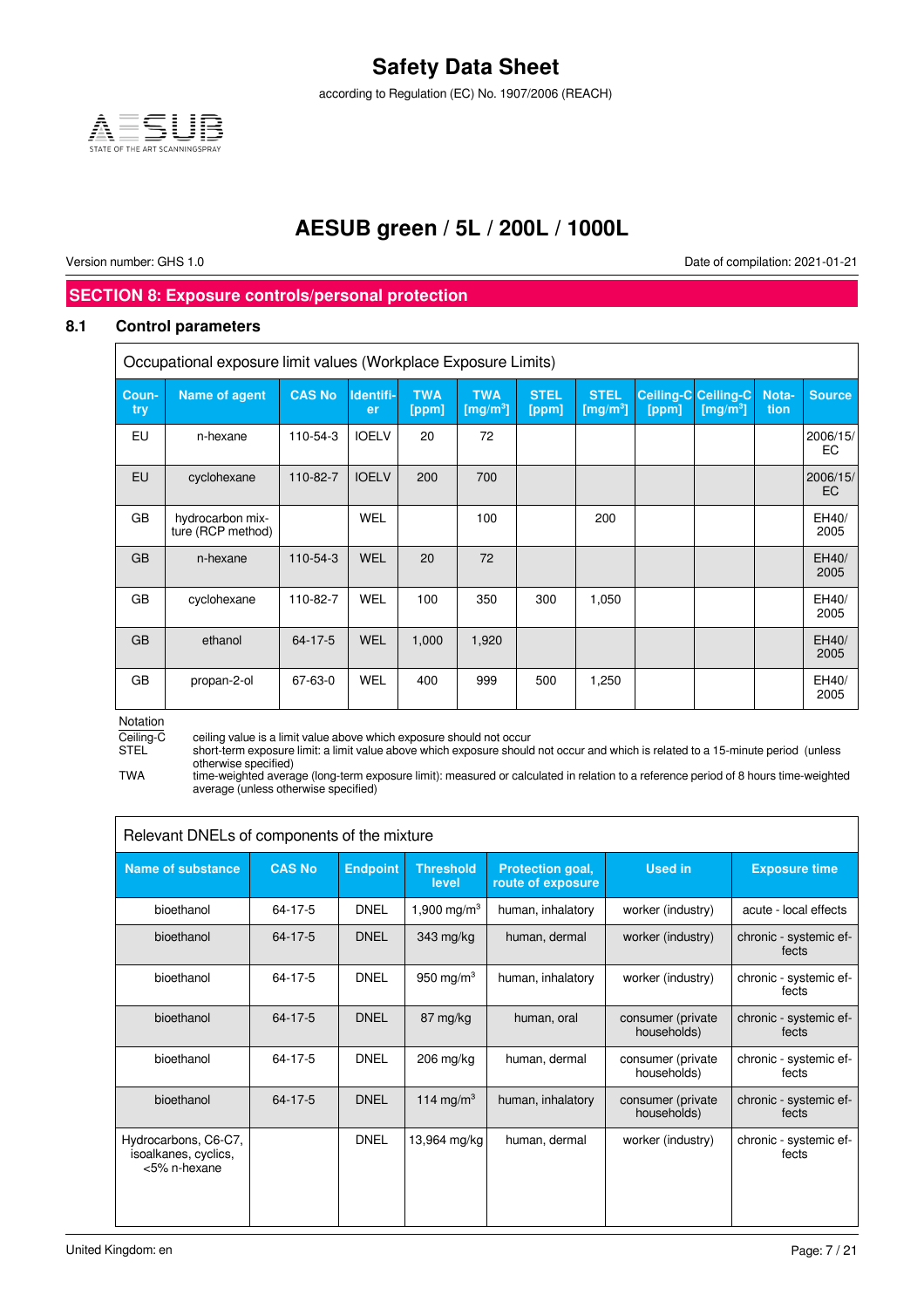

according to Regulation (EC) No. 1907/2006 (REACH)

## **AESUB green / 5L / 200L / 1000L**

 $\overline{\Gamma}$ 

Version number: GHS 1.0 Date of compilation: 2021-01-21

╕

| Relevant DNELs of components of the mixture                             |               |                 |                           |                                       |                                  |                                 |  |  |  |
|-------------------------------------------------------------------------|---------------|-----------------|---------------------------|---------------------------------------|----------------------------------|---------------------------------|--|--|--|
| <b>Name of substance</b>                                                | <b>CAS No</b> | <b>Endpoint</b> | <b>Threshold</b><br>level | Protection goal,<br>route of exposure | <b>Used in</b>                   | <b>Exposure time</b>            |  |  |  |
| Hydrocarbons, C6-C7,<br>isoalkanes, cyclics,<br><5% n-hexane            |               | DNEL            | 5,306 mg/m <sup>3</sup>   | human, inhalatory                     | worker (industry)                | chronic - systemic ef-<br>fects |  |  |  |
| Hydrocarbons, C6-C7,<br>isoalkanes, cyclics,<br><5% n-hexane            |               | <b>DNEL</b>     | 1,301 mg/kg               | human, oral                           | consumer (private<br>households) | chronic - systemic ef-<br>fects |  |  |  |
| Hydrocarbons, C6-C7,<br>isoalkanes, cyclics,<br><5% n-hexane            |               | <b>DNEL</b>     | 1,377 mg/kg               | human, dermal                         | consumer (private<br>households) | chronic - systemic ef-<br>fects |  |  |  |
| Hydrocarbons, C6-C7,<br>isoalkanes, cyclics,<br><5% n-hexane            |               | <b>DNEL</b>     | 1,131 mg/m <sup>3</sup>   | human, inhalatory                     | consumer (private<br>households) | chronic - systemic ef-<br>fects |  |  |  |
| Hydrocarbons, C6-C7,<br>n-alkanes, isoalkanes,<br>cyclics, <5% n-hexane |               | <b>DNEL</b>     | 773 mg/kg                 | human, dermal                         | worker (industry)                | chronic - systemic ef-<br>fects |  |  |  |
| Hydrocarbons, C6-C7,<br>n-alkanes, isoalkanes,<br>cyclics, <5% n-hexane |               | <b>DNEL</b>     | 2,035 mg/m <sup>3</sup>   | human, inhalatory                     | worker (industry)                | chronic - systemic ef-<br>fects |  |  |  |
| Hydrocarbons, C6-C7,<br>n-alkanes, isoalkanes,<br>cyclics, <5% n-hexane |               | DNEL            | 699 mg/kg                 | human, oral                           | consumer (private<br>households) | chronic - systemic ef-<br>fects |  |  |  |
| Hydrocarbons, C6-C7,<br>n-alkanes, isoalkanes,<br>cyclics, <5% n-hexane |               | <b>DNEL</b>     | 699 mg/kg                 | human, dermal                         | consumer (private<br>households) | chronic - systemic ef-<br>fects |  |  |  |
| Hydrocarbons, C6-C7,<br>n-alkanes, isoalkanes,<br>cyclics, <5% n-hexane |               | <b>DNEL</b>     | 608 mg/m <sup>3</sup>     | human, inhalatory                     | consumer (private<br>households) | chronic - systemic ef-<br>fects |  |  |  |
| Hydrocarbons, C6,<br>isoalkanes, <5% n-hex-<br>ane                      |               | <b>DNEL</b>     | 5,306 mg/m <sup>3</sup>   | human, inhalatory                     | worker (industry)                | chronic - systemic ef-<br>fects |  |  |  |
| Hydrocarbons, C6,<br>isoalkanes, <5% n-hex-<br>ane                      |               | <b>DNEL</b>     | 13,964 mg/kg<br>bw/day    | human, dermal                         | worker (industry)                | chronic - systemic ef-<br>fects |  |  |  |
| Hydrocarbons, C6,<br>isoalkanes, <5% n-hex-<br>ane                      |               | <b>DNEL</b>     | 1,131 mg/m <sup>3</sup>   | human, inhalatory                     | consumer (private<br>households) | chronic - systemic ef-<br>fects |  |  |  |
| Hydrocarbons, C6,<br>isoalkanes, <5% n-hex-<br>ane                      |               | <b>DNEL</b>     | 1,377 mg/kg<br>bw/day     | human, dermal                         | consumer (private<br>households) | chronic - systemic ef-<br>fects |  |  |  |
| Hydrocarbons, C6,<br>isoalkanes, <5% n-hex-<br>ane                      |               | <b>DNEL</b>     | 1,301 mg/kg<br>bw/day     | human, oral                           | consumer (private<br>households) | chronic - systemic ef-<br>fects |  |  |  |
| Hydrocarbons, C7, n-al-<br>kanes, isoalkanes, cyc-<br>lics              |               | <b>DNEL</b>     | 300 mg/kg                 | human, dermal                         | worker (industry)                | chronic - systemic ef-<br>fects |  |  |  |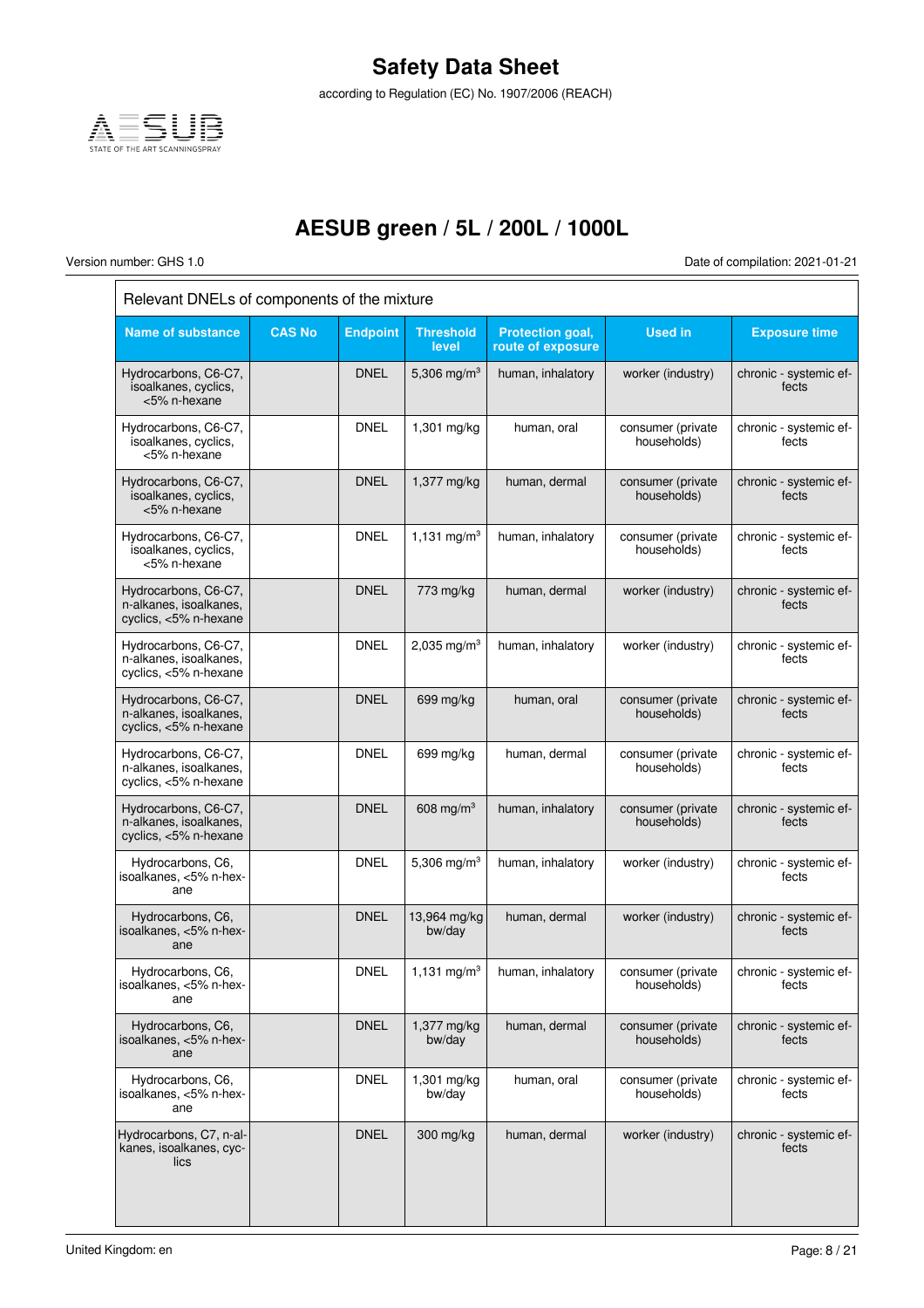

according to Regulation (EC) No. 1907/2006 (REACH)

## **AESUB green / 5L / 200L / 1000L**

 $\overline{\Gamma}$ 

Version number: GHS 1.0 Date of compilation: 2021-01-21

| Relevant DNELs of components of the mixture                |               |                 |                           |                                       |                                  |                                 |  |  |  |
|------------------------------------------------------------|---------------|-----------------|---------------------------|---------------------------------------|----------------------------------|---------------------------------|--|--|--|
| <b>Name of substance</b>                                   | <b>CAS No</b> | <b>Endpoint</b> | <b>Threshold</b><br>level | Protection goal,<br>route of exposure | <b>Used in</b>                   | <b>Exposure time</b>            |  |  |  |
| Hydrocarbons, C7, n-al-<br>kanes, isoalkanes, cyc-<br>lics |               | <b>DNEL</b>     | 2,085 mg/m <sup>3</sup>   | human, inhalatory                     | worker (industry)                | chronic - systemic ef-<br>fects |  |  |  |
| Hydrocarbons, C7, n-al-<br>kanes, isoalkanes, cyc-<br>lics |               | <b>DNEL</b>     | 149 mg/kg                 | human, oral                           | consumer (private<br>households) | chronic - systemic ef-<br>fects |  |  |  |
| Hydrocarbons, C7, n-al-<br>kanes, isoalkanes, cyc-<br>lics |               | <b>DNEL</b>     | 149 mg/kg                 | human, dermal                         | consumer (private<br>households) | chronic - systemic ef-<br>fects |  |  |  |
| Hydrocarbons, C7, n-al-<br>kanes, isoalkanes, cyc-<br>lics |               | <b>DNEL</b>     | 447 mg/m <sup>3</sup>     | human, inhalatory                     | consumer (private<br>households) | chronic - systemic ef-<br>fects |  |  |  |
| propan-2-ol                                                | 67-63-0       | <b>DNEL</b>     | 500 mg/m $3$              | human, inhalatory                     | worker (industry)                | chronic - systemic ef-<br>fects |  |  |  |
| propan-2-ol                                                | 67-63-0       | <b>DNEL</b>     | 888 mg/kg<br>bw/day       | human, dermal                         | worker (industry)                | chronic - systemic ef-<br>fects |  |  |  |
| propan-2-ol                                                | 67-63-0       | DNEL            | 89 mg/ $m3$               | human, inhalatory                     | consumer (private<br>households) | chronic - systemic ef-<br>fects |  |  |  |
| propan-2-ol                                                | 67-63-0       | <b>DNEL</b>     | $319$ mg/kg<br>bw/day     | human, dermal                         | consumer (private<br>households) | chronic - systemic ef-<br>fects |  |  |  |
| propan-2-ol                                                | 67-63-0       | <b>DNEL</b>     | 26 mg/kg bw/<br>day       | human, oral                           | consumer (private<br>households) | chronic - systemic ef-<br>fects |  |  |  |
| n-hexane                                                   | 110-54-3      | <b>DNEL</b>     | 11 mg/kg                  | human, dermal                         | worker (industry)                | chronic - systemic ef-<br>fects |  |  |  |
| n-hexane                                                   | 110-54-3      | <b>DNEL</b>     | 75 mg/m $3$               | human, inhalatory                     | worker (industry)                | chronic - systemic ef-<br>fects |  |  |  |
| n-hexane                                                   | 110-54-3      | <b>DNEL</b>     | 4 mg/kg                   | human, oral                           | consumer (private<br>households) | chronic - systemic ef-<br>fects |  |  |  |
| n-hexane                                                   | 110-54-3      | DNEL            | 5.3 mg/kg                 | human, dermal                         | consumer (private<br>households) | chronic - systemic ef-<br>fects |  |  |  |
| n-hexane                                                   | 110-54-3      | <b>DNEL</b>     | 16 mg/m $3$               | human, inhalatory                     | consumer (private<br>households) | chronic - systemic ef-<br>fects |  |  |  |
| cyclohexane                                                | 110-82-7      | <b>DNEL</b>     | 700 mg/m $3$              | human, inhalatory                     | worker (industry)                | acute - local effects           |  |  |  |
| cyclohexane                                                | 110-82-7      | <b>DNEL</b>     | 700 mg/m $3$              | human, inhalatory                     | worker (industry)                | acute - systemic ef-<br>fects   |  |  |  |
| cyclohexane                                                | 110-82-7      | <b>DNEL</b>     | 700 mg/m $3$              | human, inhalatory                     | worker (industry)                | chronic - local effects         |  |  |  |
| cyclohexane                                                | 110-82-7      | <b>DNEL</b>     | 2,016 mg/kg               | human, dermal                         | worker (industry)                | chronic - systemic ef-<br>fects |  |  |  |
| cyclohexane                                                | 110-82-7      | <b>DNEL</b>     | 700 mg/m $3$              | human, inhalatory                     | worker (industry)                | chronic - systemic ef-<br>fects |  |  |  |
| cyclohexane                                                | 110-82-7      | <b>DNEL</b>     | 412 mg/m $3$              | human, inhalatory                     | consumer (private<br>households) | acute - systemic ef-<br>fects   |  |  |  |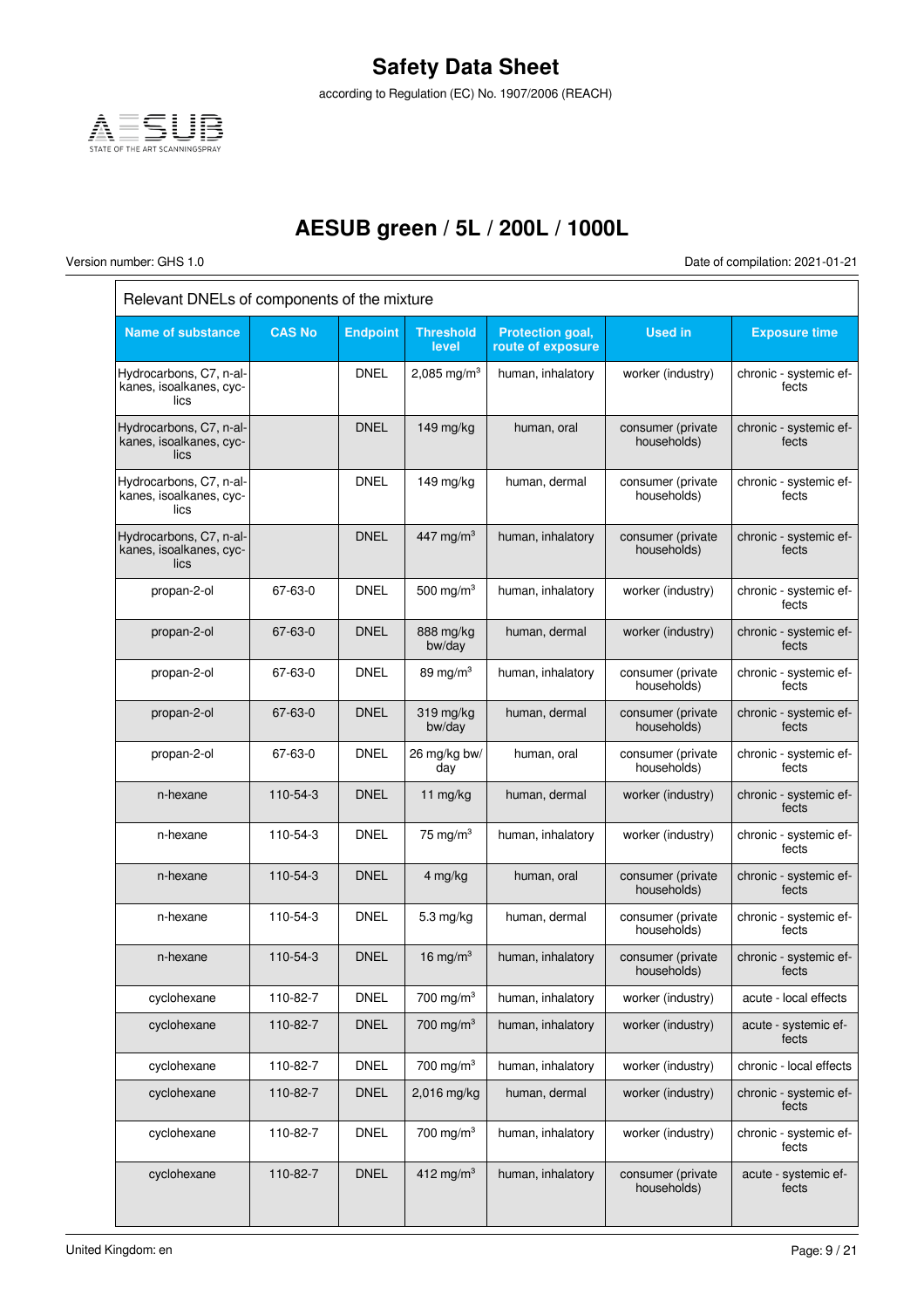

according to Regulation (EC) No. 1907/2006 (REACH)

### **AESUB green / 5L / 200L / 1000L**

 $\overline{\Gamma}$ 

Version number: GHS 1.0 Date of compilation: 2021-01-21

 $\overline{\overline{1}}$ 

| Relevant DNELs of components of the mixture |               |                 |                      |                                              |                                   |                                 |  |  |  |
|---------------------------------------------|---------------|-----------------|----------------------|----------------------------------------------|-----------------------------------|---------------------------------|--|--|--|
| <b>Name of substance</b>                    | <b>CAS No</b> | <b>Endpoint</b> | Threshold<br>level   | <b>Protection goal,</b><br>route of exposure | <b>Used in</b>                    | <b>Exposure time</b>            |  |  |  |
| cyclohexane                                 | 110-82-7      | <b>DNEL</b>     | $206 \text{ mg/m}^3$ | human, inhalatory                            | consumer (private)<br>households) | chronic - local effects         |  |  |  |
| cyclohexane                                 | 110-82-7      | <b>DNEL</b>     | 59.4 mg/kg           | human, oral                                  | consumer (private)<br>households) | chronic - systemic ef-<br>fects |  |  |  |
| cyclohexane                                 | 110-82-7      | <b>DNEL</b>     | $1,186$ mg/kg        | human, dermal                                | consumer (private<br>households)  | chronic - systemic ef-<br>fects |  |  |  |
| cyclohexane                                 | 110-82-7      | <b>DNEL</b>     | $206 \text{ mg/m}^3$ | human, inhalatory                            | consumer (private)<br>households) | chronic - systemic ef-<br>fects |  |  |  |

| Relevant PNECs of components of the mixture |               |                 |                           |                       |                                       |                                   |
|---------------------------------------------|---------------|-----------------|---------------------------|-----------------------|---------------------------------------|-----------------------------------|
| <b>Name of substance</b>                    | <b>CAS No</b> | <b>Endpoint</b> | <b>Threshold</b><br>level | <b>Organism</b>       | <b>Environmental com-</b><br>partment | <b>Exposure time</b>              |
| bioethanol                                  | 64-17-5       | <b>PNEC</b>     | $0.96 \frac{mg}{l}$       | aquatic organisms     | freshwater                            | short-term (single in-<br>stance) |
| bioethanol                                  | 64-17-5       | <b>PNEC</b>     | $0.79 \frac{mg}{l}$       | aquatic organisms     | marine water                          | short-term (single in-<br>stance) |
| bioethanol                                  | 64-17-5       | PNEC            | 580 $mg/$                 | aquatic organisms     | sewage treatment<br>plant (STP)       | short-term (single in-<br>stance) |
| bioethanol                                  | 64-17-5       | <b>PNEC</b>     | 3.6 $mg/kq$               | aquatic organisms     | freshwater sediment                   | short-term (single in-<br>stance) |
| bioethanol                                  | 64-17-5       | <b>PNEC</b>     | $0.63 \frac{mg}{ka}$      | terrestrial organisms | soil                                  | short-term (single in-<br>stance) |
| bioethanol                                  | 64-17-5       | <b>PNEC</b>     | 2.75 $mg/$                | aquatic organisms     | water                                 | intermittent release              |
| propan-2-ol                                 | 67-63-0       | <b>PNEC</b>     | 160 $mg/kq$               | aquatic organisms     | water                                 | short-term (single in-<br>stance) |
| propan-2-ol                                 | 67-63-0       | <b>PNEC</b>     | 140.9 $mg/$               | aquatic organisms     | water                                 | intermittent release              |
| propan-2-ol                                 | 67-63-0       | <b>PNEC</b>     | $140.9 \frac{mg}{l}$      | aquatic organisms     | freshwater                            | short-term (single in-<br>stance) |
| propan-2-ol                                 | 67-63-0       | <b>PNEC</b>     | 140.9 $mg/$               | aquatic organisms     | marine water                          | short-term (single in-<br>stance) |
| propan-2-ol                                 | 67-63-0       | <b>PNEC</b>     | 2,251 $mg/$               | aquatic organisms     | sewage treatment<br>plant (STP)       | short-term (single in-<br>stance) |
| propan-2-ol                                 | 67-63-0       | <b>PNEC</b>     | 552 $mg/kq$               | aquatic organisms     | freshwater sediment                   | short-term (single in-<br>stance) |
| propan-2-ol                                 | 67-63-0       | <b>PNEC</b>     | 552 $mg/kq$               | aquatic organisms     | marine sediment                       | short-term (single in-<br>stance) |
| propan-2-ol                                 | 67-63-0       | <b>PNEC</b>     | $28 \frac{mg}{ka}$        | terrestrial organisms | soil                                  | short-term (single in-<br>stance) |
| cyclohexane                                 | 110-82-7      | PNEC            | $0.207 \frac{mg}{l}$      | aquatic organisms     | freshwater                            | short-term (single in-<br>stance) |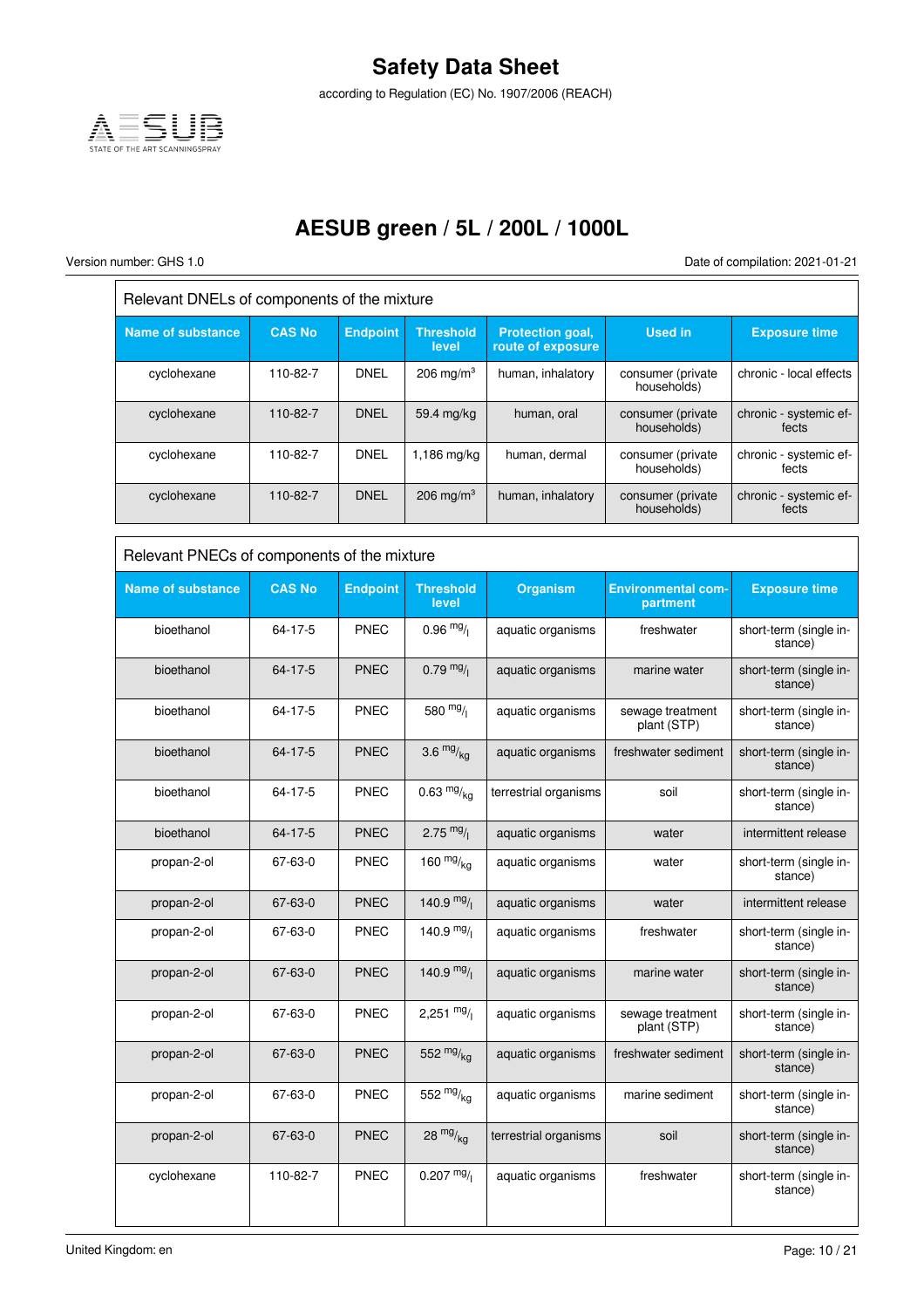

according to Regulation (EC) No. 1907/2006 (REACH)

### **AESUB green / 5L / 200L / 1000L**

 $\overline{\phantom{a}}$ 

Version number: GHS 1.0 Date of compilation: 2021-01-21

| Relevant PNECs of components of the mixture |               |                 |                           |                       |                                       |                                   |
|---------------------------------------------|---------------|-----------------|---------------------------|-----------------------|---------------------------------------|-----------------------------------|
| <b>Name of substance</b>                    | <b>CAS No</b> | <b>Endpoint</b> | <b>Threshold</b><br>level | <b>Organism</b>       | <b>Environmental com-</b><br>partment | <b>Exposure time</b>              |
| cyclohexane                                 | 110-82-7      | <b>PNEC</b>     | $0.207$ mg/               | aquatic organisms     | marine water                          | short-term (single in-<br>stance) |
| cyclohexane                                 | 110-82-7      | <b>PNEC</b>     | 3.24 $mg/1$               | aquatic organisms     | sewage treatment<br>plant (STP)       | short-term (single in-<br>stance) |
| cyclohexane                                 | 110-82-7      | <b>PNEC</b>     | 3.627 $mg/kq$             | aquatic organisms     | freshwater sediment                   | short-term (single in-<br>stance) |
| cyclohexane                                 | 110-82-7      | <b>PNEC</b>     | 3.627 $mg/kq$             | aquatic organisms     | marine sediment                       | short-term (single in-<br>stance) |
| cyclohexane                                 | 110-82-7      | <b>PNEC</b>     | 2.99 $mg/m$ <sub>ka</sub> | terrestrial organisms | soil                                  | short-term (single in-<br>stance) |
| cyclohexane                                 | 110-82-7      | <b>PNEC</b>     | $0.207 \frac{mg}{l}$      | aquatic organisms     | water                                 | intermittent release              |

#### **8.2 Exposure controls**

#### Appropriate engineering controls

General ventilation.

#### Individual protection measures (personal protective equipment)

Personal protective equipment shall be used when the risks cannot be avoided or sufficiently limited by technical means of collective protection or by measures, methods or procedures of work organization.

#### Eye/face protection

Wear eye/face protection.

#### Skin protection

- Hand protection

 Butyl rubber; Layer thickness: 0.7 mm; Break through time: 240 min. For special purposes, it is recommended to check the resistance to chemicals of the protective gloves mentioned above together with the supplier of these gloves. Chemical protection gloves are suitable, which are tested according to EN 374. Check leak-tightness/impermeability prior to use. Do not wear gloves near rotary machines or tools. In the case of wanting to use the gloves again, clean them before taking off and air them well.

#### - Other protection measures

Take recovery periods for skin regeneration. Preventive skin protection (barrier creams/ointments) is recommended. Wash hands thoroughly after handling.

#### Respiratory protection

During spraying wear suitable respiratory equipment. [In case of inadequate ventilation] wear respiratory protection. Type: ABEK-P2 (combined filters against gases, vapours and particles, colour code: Brown/Grey/Yellow/Green/White).

#### Environmental exposure controls

The disposal by sewage disposal systems is generally not allowed.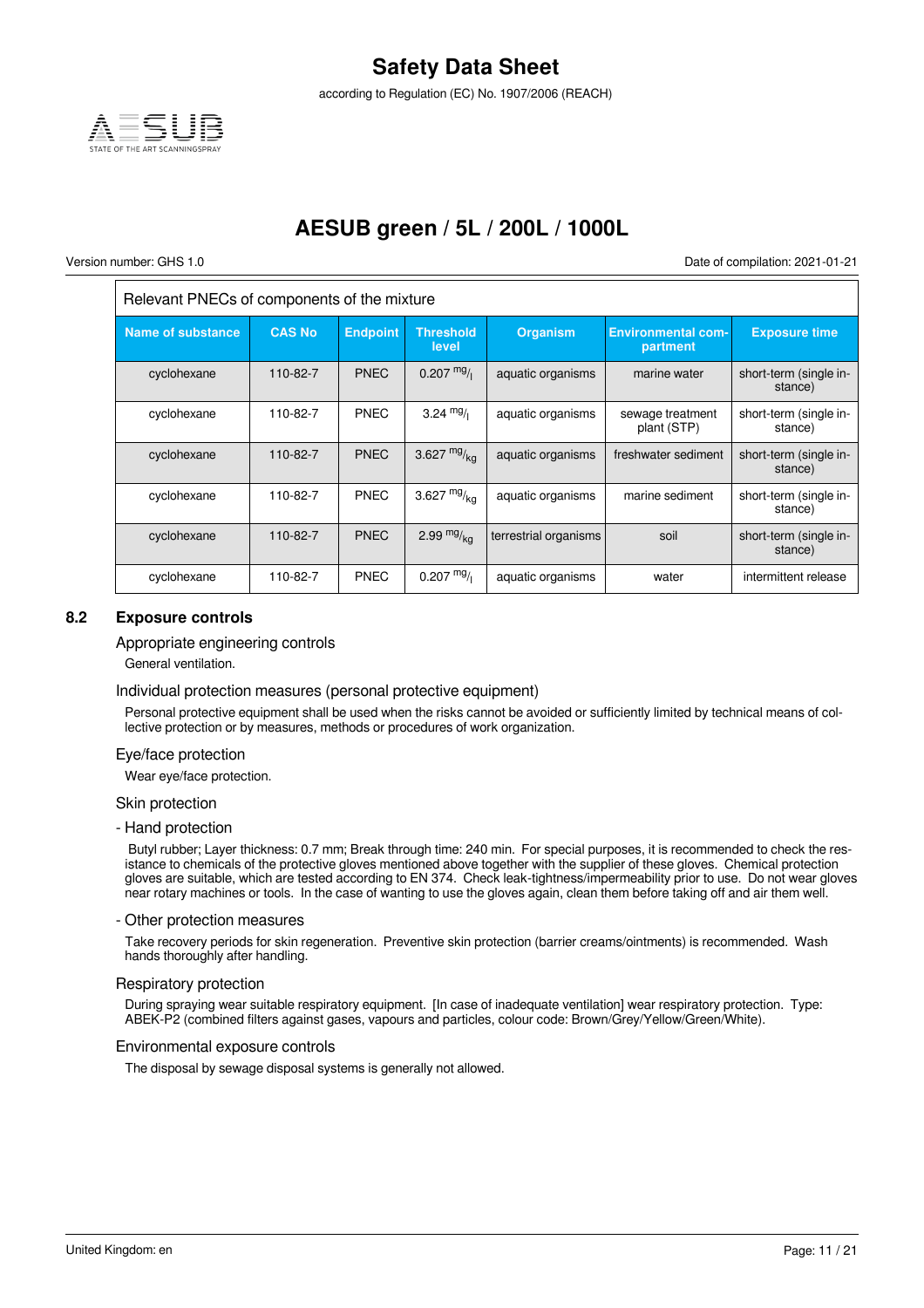according to Regulation (EC) No. 1907/2006 (REACH)



### **AESUB green / 5L / 200L / 1000L**

Version number: GHS 1.0 Date of compilation: 2021-01-21

### **SECTION 9: Physical and chemical properties**

| 9.1 | Information on basic physical and chemical properties    |                                                                                        |
|-----|----------------------------------------------------------|----------------------------------------------------------------------------------------|
|     | Physical state                                           | liquid                                                                                 |
|     | Colour                                                   | not determined                                                                         |
|     | Odour                                                    | characteristic                                                                         |
|     | Melting point/freezing point                             | not determined                                                                         |
|     | Boiling point or initial boiling point and boiling range | 58 °C at 101.3 kPa                                                                     |
|     | Flammability                                             | flammable liquid in accordance with GHS criteria                                       |
|     | Lower and upper explosion limit                          | 0.6 vol% - 13.5 vol%                                                                   |
|     | Flash point                                              | <-29 °C at 101.3 kPa<br>calculated value, referring to a component of the mix-<br>ture |
|     | Auto-ignition temperature                                | 225 °C                                                                                 |
|     | Decomposition temperature                                | not relevant                                                                           |
|     | pH (value)                                               | not determined                                                                         |
|     | Kinematic viscosity                                      | not determined                                                                         |
|     | Solubility(ies)                                          | not determined                                                                         |
|     | Partition coefficient                                    |                                                                                        |
|     | Partition coefficient n-octanol/water (log value)        | this information is not available                                                      |
|     | Vapour pressure                                          | 25 kPa at 20 °C                                                                        |
|     | Density and/or relative density                          |                                                                                        |
|     | Density                                                  | not determined                                                                         |
|     | Particle characteristics                                 | no data available                                                                      |
|     | Decomposition temperature                                | not determined                                                                         |
| 9.2 | <b>Other information</b>                                 | there is no additional information                                                     |
|     | Information with regard to physical hazard classes       | there is no additional information                                                     |
|     | Other safety characteristics                             | there is no additional information                                                     |
|     |                                                          |                                                                                        |

### **SECTION 10: Stability and reactivity**

#### **10.1 Reactivity**

Concerning incompatibility: see below "Conditions to avoid" and "Incompatible materials". The mixture contains reactive substance(s). Risk of ignition.

#### If heated:

Risk of ignition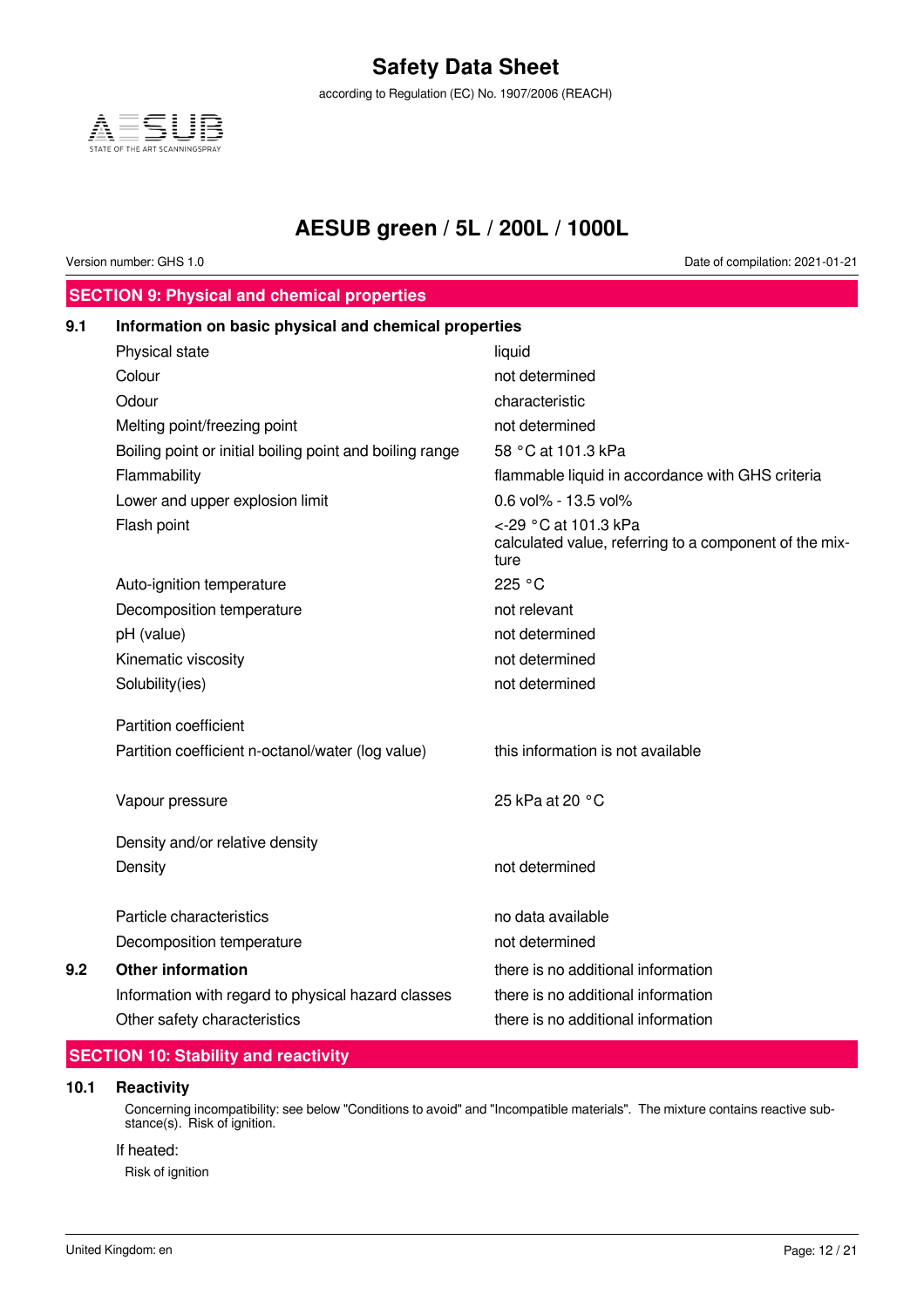according to Regulation (EC) No. 1907/2006 (REACH)



### **AESUB green / 5L / 200L / 1000L**

Version number: GHS 1.0 Date of compilation: 2021-01-21

#### **10.2 Chemical stability**

See below "Conditions to avoid".

#### **10.3 Possibility of hazardous reactions**

No known hazardous reactions.

#### **10.4 Conditions to avoid**

Keep away from heat, hot surfaces, sparks, open flames and other ignition sources. No smoking.

#### Hints to prevent fire or explosion

Use explosion-proof electrical/ventilating/lighting/equipment. Use only non-sparking tools. Take precautionary measures against static discharge.

#### **10.5 Incompatible materials**

**Oxidisers** 

#### **10.6 Hazardous decomposition products**

Reasonably anticipated hazardous decomposition products produced as a result of use, storage, spill and heating are not known. Hazardous combustion products: see section 5.

#### **SECTION 11: Toxicological information**

#### **11.1 Information on hazard classes as defined in Regulation (EC) No 1272/2008**

Test data are not available for the complete mixture.

#### Classification procedure

The method for classification of the mixture is based on ingredients of the mixture (additivity formula).

#### **Classification according to GHS (1272/2008/EC, CLP)**

#### Acute toxicity

Shall not be classified as acutely toxic.

#### Skin corrosion/irritation

Causes skin irritation.

#### Serious eye damage/eye irritation

Causes serious eye irritation.

#### Respiratory or skin sensitisation

Shall not be classified as a respiratory or skin sensitiser.

#### Germ cell mutagenicity

Shall not be classified as germ cell mutagenic.

#### **Carcinogenicity**

Shall not be classified as carcinogenic.

#### Reproductive toxicity

Shall not be classified as a reproductive toxicant.

Specific target organ toxicity - single exposure

May cause drowsiness or dizziness.

Specific target organ toxicity - repeated exposure Shall not be classified as a specific target organ toxicant (repeated exposure).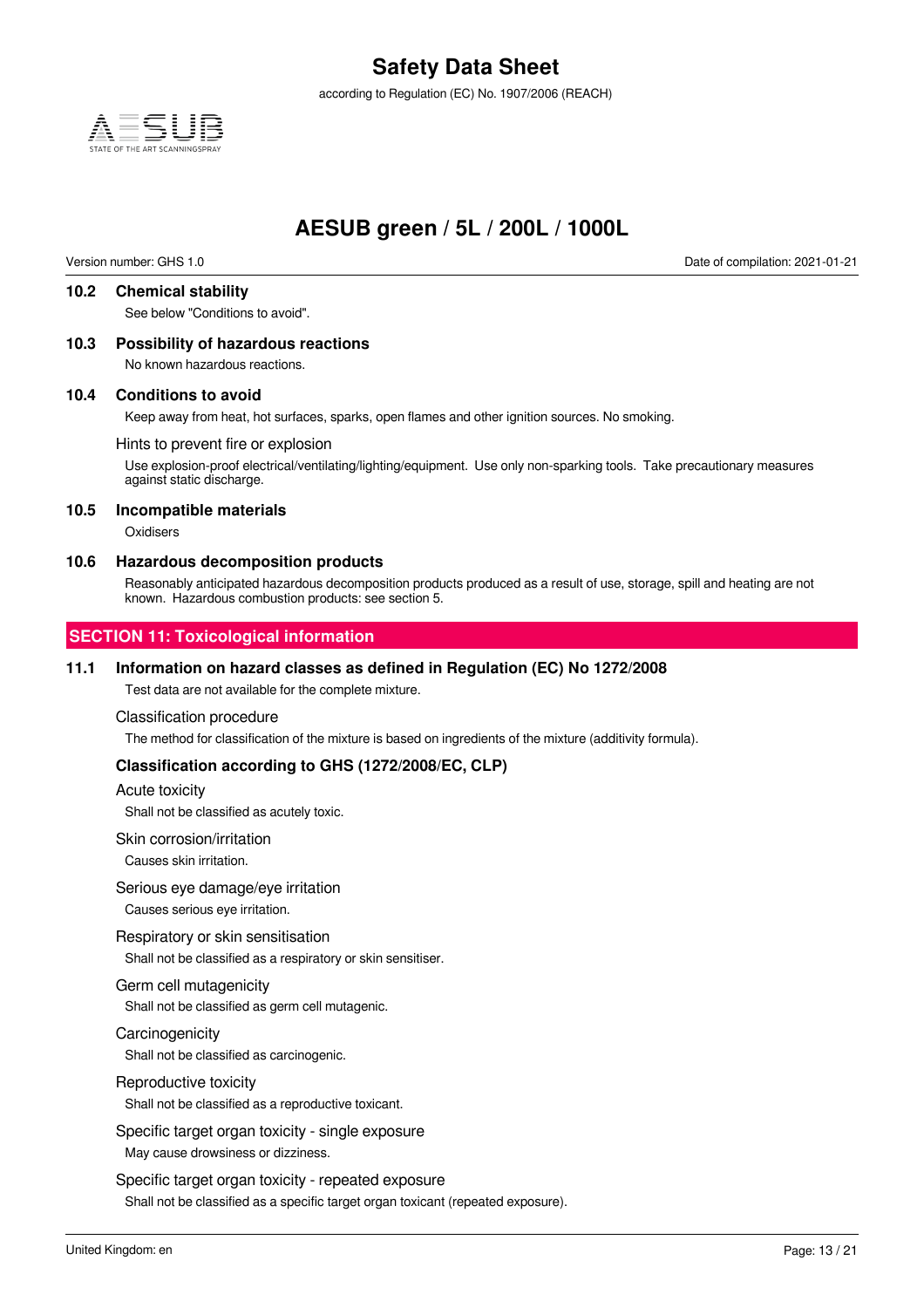according to Regulation (EC) No. 1907/2006 (REACH)



### **AESUB green / 5L / 200L / 1000L**

Version number: GHS 1.0 Date of compilation: 2021-01-21

#### Aspiration hazard

May be fatal if swallowed and enters airways.

#### **11.2 Information on other hazards**

There is no additional information.

#### **SECTION 12: Ecological information**

#### **12.1 Toxicity**

Toxic to aquatic life with long lasting effects.

| Aquatic toxicity (acute) of components of the mixture                         |               |                 |                      |                       |                         |  |
|-------------------------------------------------------------------------------|---------------|-----------------|----------------------|-----------------------|-------------------------|--|
| <b>Name of substance</b>                                                      | <b>CAS No</b> | <b>Endpoint</b> | Value                | <b>Species</b>        | <b>Exposure</b><br>time |  |
| bioethanol                                                                    | $64 - 17 - 5$ | <b>LC50</b>     | 14.2 $9/1$           | fish                  | 96 h                    |  |
| bioethanol                                                                    | $64 - 17 - 5$ | <b>EC50</b>     | 12.9 $9/1$           | fish                  | 96 h                    |  |
| Hydrocarbons, C6-C7,<br>isoalkanes, cyclics, <5%<br>n-hexane                  |               | <b>LL50</b>     | $12 \frac{mg}{l}$    | fish                  | 96 h                    |  |
| Hydrocarbons, C6-C7,<br>isoalkanes, cyclics, <5%<br>n-hexane                  |               | <b>EL50</b>     | 17.06 $mg/$          | aquatic invertebrates | 48h                     |  |
| Hydrocarbons, C6-C7, n-<br>alkanes, isoalkanes, cyc-<br>lics, $<5\%$ n-hexane |               | <b>LL50</b>     | 15.8 $mg/$           | fish                  | 72 h                    |  |
| Hydrocarbons, C6-C7, n-<br>alkanes, isoalkanes, cyc-<br>lics, <5% n-hexane    |               | <b>EL50</b>     | $3 \frac{mg}{l}$     | aquatic invertebrates | 48h                     |  |
| Hydrocarbons, C6,<br>isoalkanes, <5% n-hexane                                 |               | <b>LL50</b>     | 18.27 $mg/$          | fish                  | 96 h                    |  |
| Hydrocarbons, C6,<br>isoalkanes, <5% n-hexane                                 |               | <b>EL50</b>     | 31.9 $mg/$           | aquatic invertebrates | 48 h                    |  |
| Hydrocarbons, C7, n-al-<br>kanes, isoalkanes, cyclics                         |               | <b>LL50</b>     | $>13.4 \frac{mg}{l}$ | fish                  | 96 h                    |  |
| propan-2-ol                                                                   | 67-63-0       | <b>LC50</b>     | 10,000 $mg/$         | fish                  | 96 h                    |  |
| n-hexane                                                                      | 110-54-3      | <b>LL50</b>     | 12.51 $mg/$          | fish                  | 96 h                    |  |
| n-hexane                                                                      | 110-54-3      | <b>EL50</b>     | 21.85 $mg/$          | aquatic invertebrates | 48 h                    |  |
| cyclohexane                                                                   | 110-82-7      | <b>LC50</b>     | 4.53 $mg/1$          | fish                  | 96 h                    |  |
| cyclohexane                                                                   | 110-82-7      | <b>EC50</b>     | $0.9 \frac{mg}{l}$   | aquatic invertebrates | 48h                     |  |
| cyclohexane                                                                   | 110-82-7      | ErC50           | 9.317 $mg/$          | algae                 | 72 h                    |  |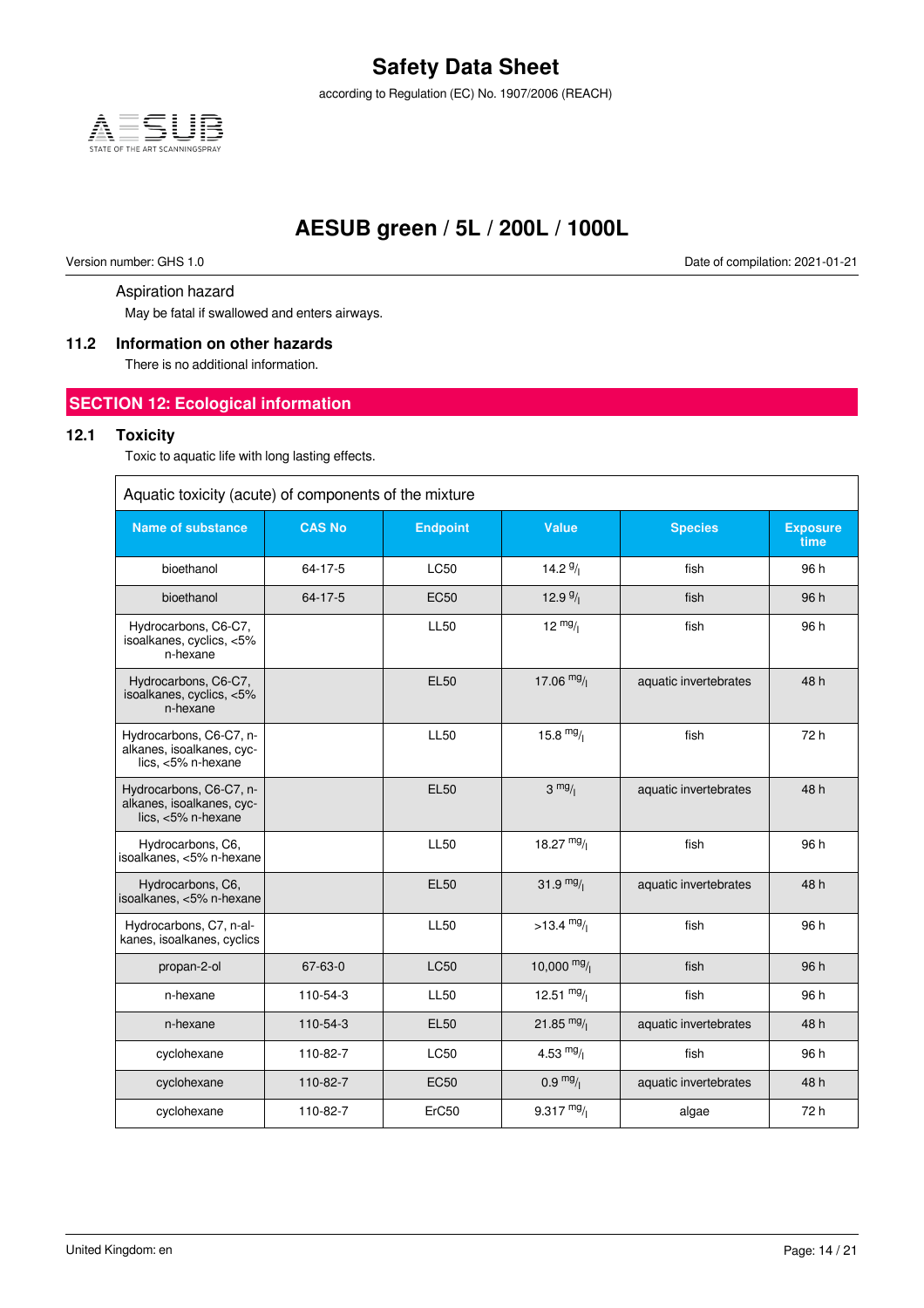

according to Regulation (EC) No. 1907/2006 (REACH)

## **AESUB green / 5L / 200L / 1000L**

 $\overline{r}$ 

 $\Gamma$ 

Version number: GHS 1.0 Date of compilation: 2021-01-21

 $\overline{\mathbf{a}}$ 

J.

| Aquatic toxicity (chronic) of components of the mixture                       |               |                  |                   |                       |                         |
|-------------------------------------------------------------------------------|---------------|------------------|-------------------|-----------------------|-------------------------|
| Name of substance                                                             | <b>CAS No</b> | <b>Endpoint</b>  | Value             | <b>Species</b>        | <b>Exposure</b><br>time |
| bioethanol                                                                    | 64-17-5       | <b>LC50</b>      | $>0.08$ mg/       | fish                  | 42 d                    |
| bioethanol                                                                    | 64-17-5       | EC <sub>50</sub> | $22.6\frac{9}{1}$ | algae                 | 10d                     |
| bioethanol                                                                    | 64-17-5       | ErC50            | 675 $mg/$         | algae                 | 4 d                     |
| Hydrocarbons, C6-C7, n-<br>alkanes, isoalkanes, cyc-<br>lics, $<5\%$ n-hexane |               | <b>EL50</b>      | $12 \frac{mg}{l}$ | aquatic invertebrates | 24h                     |
| propan-2-ol                                                                   | 67-63-0       | LC50             | $>10,000$ mg/     | aquatic invertebrates | 24 h                    |

### **12.2 Persistence and degradability**

| Degradability of components of the mixture                                       |               |                  |                         |             |               |                                                            |
|----------------------------------------------------------------------------------|---------------|------------------|-------------------------|-------------|---------------|------------------------------------------------------------|
| Name of sub-<br>stance                                                           | <b>CAS No</b> | <b>Process</b>   | <b>Degradation rate</b> | <b>Time</b> | <b>Method</b> | <b>Source</b>                                              |
| bioethanol                                                                       | 64-17-5       | oxygen depletion | 74 %                    | 5 d         |               |                                                            |
| Hydrocarbons, C6-<br>C7, isoalkanes,<br>cyclics, $<5\%$ n-<br>hexane             |               | oxygen depletion | 83%                     | 10d         |               | European Chemic-<br>als Agency, http://<br>echa.europa.eu/ |
| Hydrocarbons, C6-<br>C7, n-alkanes,<br>isoalkanes, cyc-<br>$lics, <5\%$ n-hexane |               | oxygen depletion | 83%                     | 16d         |               | European Chemic-<br>als Agency, http://<br>echa.europa.eu/ |
| Hydrocarbons, C6, <br>isoalkanes, <5%<br>n-hexane                                |               | oxygen depletion | 83%                     | 10d         |               | European Chemic-<br>als Agency, http://<br>echa.europa.eu/ |
| propan-2-ol                                                                      | 67-63-0       | oxygen depletion | 53 %                    | 5 d         |               |                                                            |
| cyclohexane                                                                      | 110-82-7      | oxygen depletion | 77%                     | 28 d        |               | European Chemic-<br>als Agency, http://<br>echa.europa.eu/ |

#### **12.3 Bioaccumulative potential**

Data are not available.

| Bioaccumulative potential of components of the mixture |               |            |                                          |                 |  |
|--------------------------------------------------------|---------------|------------|------------------------------------------|-----------------|--|
| Name of substance                                      | <b>CAS No</b> | <b>BCF</b> | <b>Log KOW</b>                           | <b>BOD5/COD</b> |  |
| bioethanol                                             | 64-17-5       |            | $-0.35$ (pH value: 7.4, 24 $^{\circ}$ C) |                 |  |
| Hydrocarbons, C6, isoalkanes, <5% n-<br>hexane         |               | 501.2      | 3.6 (pH value: 7, 20 °C)                 |                 |  |
| Tricyclo[3.3.1.13,7]decane                             | 281-23-2      |            | 4.24                                     |                 |  |
| n-hexane                                               | $110-54-3$    | 501.2      | 4 (pH value: 7, 20 °C)                   |                 |  |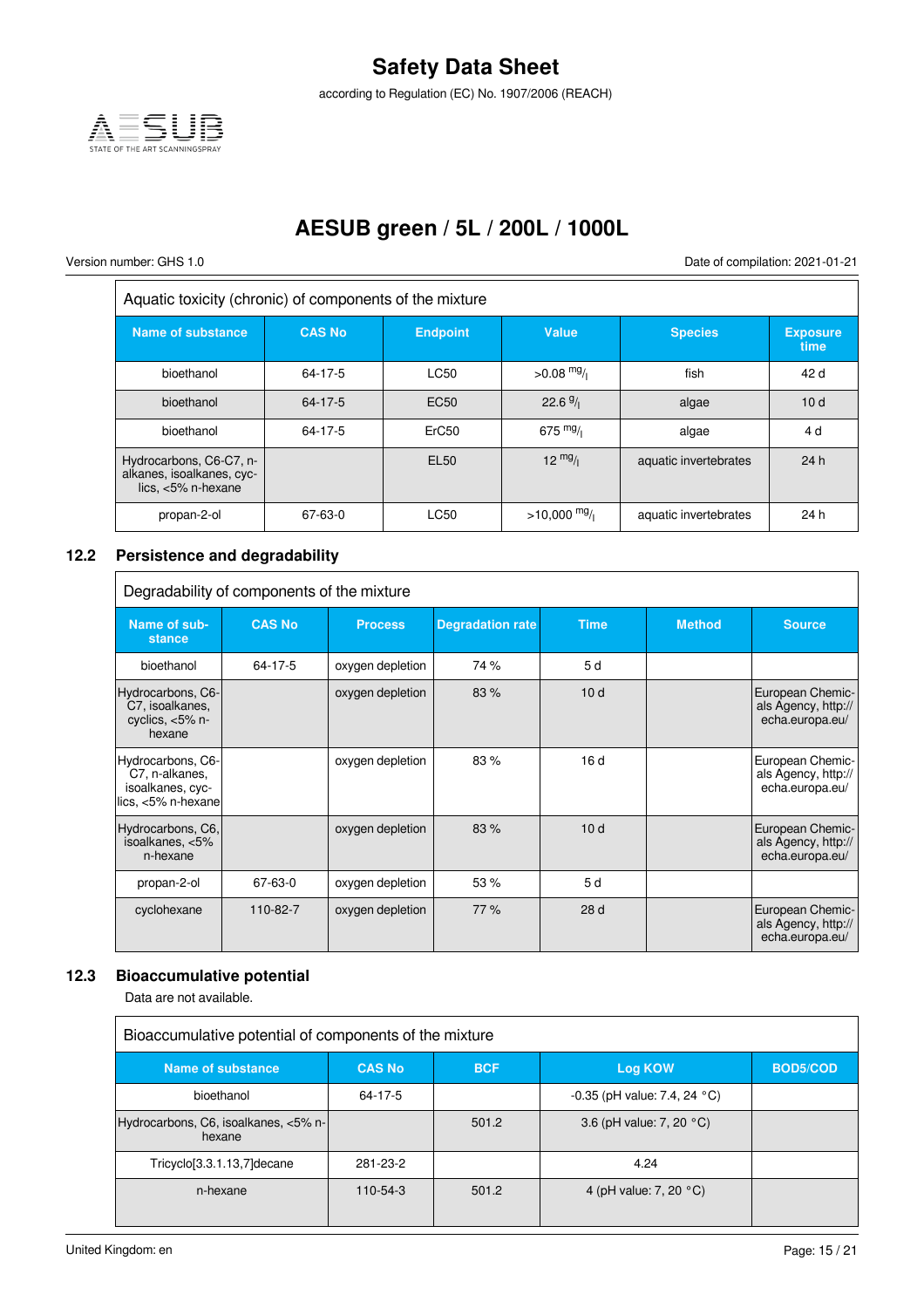according to Regulation (EC) No. 1907/2006 (REACH)



### **AESUB green / 5L / 200L / 1000L**

 $\overline{\phantom{a}}$ 

Version number: GHS 1.0 Date of compilation: 2021-01-21

| Bioaccumulative potential of components of the mixture |               |            |                           |          |
|--------------------------------------------------------|---------------|------------|---------------------------|----------|
| Name of substance                                      | <b>CAS No</b> | <b>BCF</b> | Log KOW                   | BOD5/COD |
| cyclohexane                                            | 110-82-7      | 167        | 3.44 (pH value: 7, 25 °C) |          |

#### **12.4 Mobility in soil**

Data are not available.

### **12.5 Results of PBT and vPvB assessment**

Data are not available.

#### **12.6 Endocrine disrupting properties**

Information on this property is not available.

#### **12.7 Other adverse effects**

Data are not available.

#### **SECTION 13: Disposal considerations**

#### **13.1 Waste treatment methods**

The disposal by sewage disposal systems is generally not allowed.

#### Waste treatment-relevant information

Solvent reclamation/regeneration.

#### Sewage disposal-relevant information

Do not empty into drains. Avoid release to the environment. Refer to special instructions/safety data sheets.

#### Waste treatment of containers/packagings

It is a dangerous waste; only packagings which are approved (e.g. acc. to ADR) may be used. Completely emptied packages can be recycled. Handle contaminated packages in the same way as the substance itself.

#### **Relevant provisions relating to waste**

List of wastes

14 06 03

#### **Remarks**

Please consider the relevant national or regional provisions. Waste shall be separated into the categories that can be handled separately by the local or national waste management facilities.

#### **SECTION 14: Transport information**

#### **14.1 UN number or ID number**

|      | ADR/RID/ADN             | UN 1993                  |
|------|-------------------------|--------------------------|
|      | IMDG-Code               | <b>UN 1993</b>           |
|      | <b>ICAO-TI</b>          | <b>UN 1993</b>           |
| 14.2 | UN proper shipping name |                          |
|      | ADR/RID/ADN             | FLAMMABLE LIQUID, N.O.S. |
|      | IMDG-Code               | FLAMMABLE LIQUID, N.O.S. |
|      | <b>ICAO-TI</b>          | Flammable liquid, n.o.s. |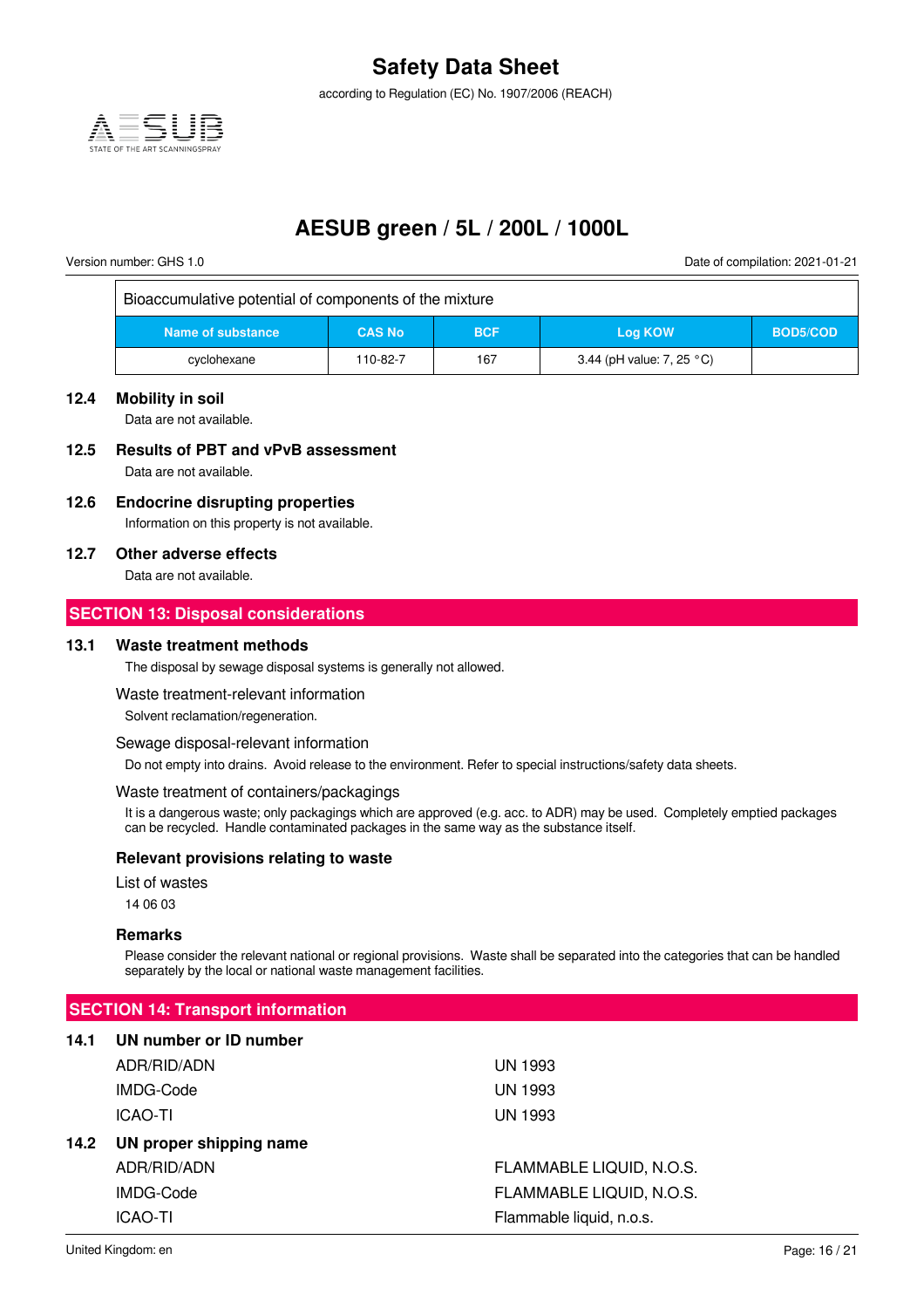according to Regulation (EC) No. 1907/2006 (REACH)



**AESUB green / 5L / 200L / 1000L**

Version number: GHS 1.0 Date of compilation: 2021-01-21

Technical name (hazardous ingredients) bioethanol, Hydrocarbons, C6-C7, isoalkanes, cyc-

|      |                                   | lics, $<5\%$ n-hexane                |
|------|-----------------------------------|--------------------------------------|
| 14.3 | <b>Transport hazard class(es)</b> |                                      |
|      | ADR/RID/ADN                       | 3                                    |
|      | IMDG-Code                         | 3                                    |
|      | <b>ICAO-TI</b>                    | 3                                    |
| 14.4 | Packing group                     |                                      |
|      | ADR/RID/ADN                       | Ш                                    |
|      | IMDG-Code                         | Ш                                    |
|      | <b>ICAO-TI</b>                    | Ш                                    |
| 14.5 | <b>Environmental hazards</b>      | hazardous to the aquatic environment |

### **14.6 Special precautions for user**

Provisions for dangerous goods (ADR) should be complied within the premises.

#### **14.7 Maritime transport in bulk according to IMO instruments**

The cargo is not intended to be carried in bulk.

#### **Information for each of the UN Model Regulations**

#### **Transport of dangerous goods by road, rail and inland waterway (ADR/RID/ADN) - Additional information**

| Classification code           | F1                                                                                                            |
|-------------------------------|---------------------------------------------------------------------------------------------------------------|
| Danger label(s)               | 3, fish and tree                                                                                              |
| y                             |                                                                                                               |
| Environmental hazards         | yes (hazardous to the aquatic environment)                                                                    |
| Special provisions (SP)       | 274, 601, 640D                                                                                                |
| Excepted quantities (EQ)      | E <sub>2</sub>                                                                                                |
| Limited quantities (LQ)       | 1 L                                                                                                           |
| Transport category (TC)       | $\overline{c}$                                                                                                |
| Tunnel restriction code (TRC) | D/E                                                                                                           |
| Hazard identification No      | 33                                                                                                            |
| <b>Emergency Action Code</b>  | 3YE                                                                                                           |
|                               | International Maritime Dangerous Goods Code (IMDG) - Additional information                                   |
| Marine pollutant              | <b>yes</b> (hazardous to the aquatic environment) (Hydrocarbons, C6-C7,<br>isoalkanes, cyclics, <5% n-hexane) |
| Danger label(s)               | 3, fish and tree                                                                                              |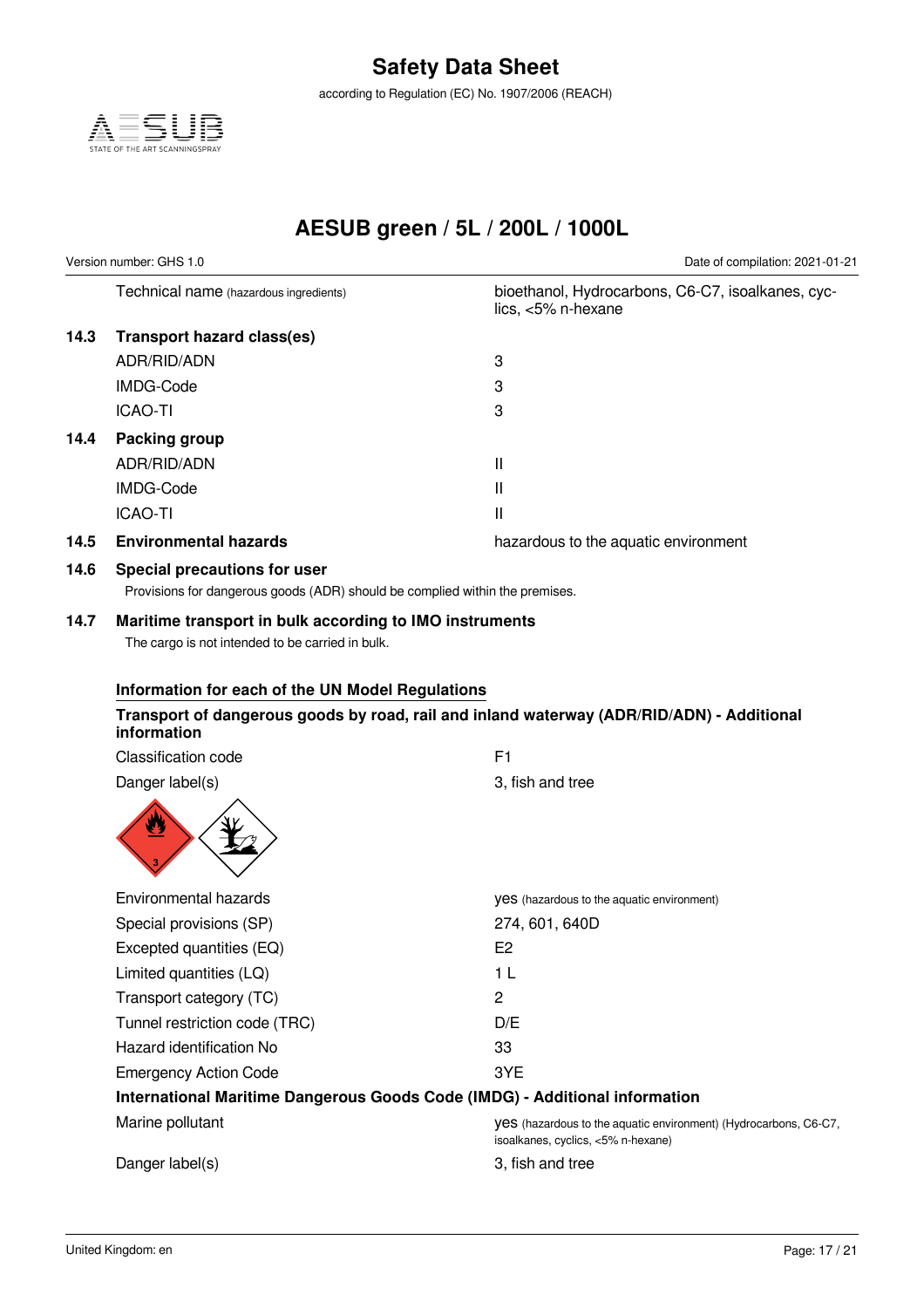according to Regulation (EC) No. 1907/2006 (REACH)



**AESUB green / 5L / 200L / 1000L**

Version number: GHS 1.0 Date of compilation: 2021-01-21

| <u>99</u>                                                                          |                                                   |
|------------------------------------------------------------------------------------|---------------------------------------------------|
| Special provisions (SP)                                                            | 274                                               |
| Excepted quantities (EQ)                                                           | E <sub>2</sub>                                    |
| Limited quantities (LQ)                                                            | 1 L                                               |
| EmS                                                                                | F-E, S-E                                          |
| Stowage category                                                                   | B                                                 |
| International Civil Aviation Organization (ICAO-IATA/DGR) - Additional information |                                                   |
| Environmental hazards                                                              | <b>yes</b> (hazardous to the aquatic environment) |
| Danger label(s)                                                                    | 3                                                 |
|                                                                                    |                                                   |
| Special provisions (SP)                                                            | A3                                                |
| Excepted quantities (EQ)                                                           | E <sub>2</sub>                                    |
| Limited quantities (LQ)                                                            | 1 L                                               |

### **SECTION 15: Regulatory information**

**15.1 Safety, health and environmental regulations/legislation specific for the substance or mixture Relevant provisions of the European Union (EU)**

### **List of substances subject to authorisation (REACH, Annex XIV) / SVHC - candidate list**

none of the ingredients are listed

#### **Regulation 648/2004/EC on detergents**

0,1 % or over, but less than 1 % 1 % or over, but less than 10 % 10 % or more 15 % or over but less than 30 % 30 % and more 5 % or over but less than 15 % aliphatic hydrocarbons, amphoteric surfactants, anionic surfactants, cationic surfactants, non-ionic surfactants, preservation agents: Phenoxyethanol, Perfumes: D-Limonen.

#### **15.2 Chemical Safety Assessment**

Chemical safety assessments for substances in this mixture were not carried out.

### **SECTION 16: Other information**

#### **Abbreviations and acronyms**

| Abbr.      | <b>Descriptions of used abbreviations</b>                                                                                                                                                                                |
|------------|--------------------------------------------------------------------------------------------------------------------------------------------------------------------------------------------------------------------------|
| 2006/15/EC | Commission Directive establishing a second list of indicative occupational exposure limit values in implementation<br>of Council Directive 98/24/EC and amending Directives 91/322/EEC and 2000/39/EC                    |
| <b>ADN</b> | Accord européen relatif au transport international des marchandises dangereuses par voies de navigation<br>intérieures (European Agreement concerning the International Carriage of Dangerous Goods by Inland Waterways) |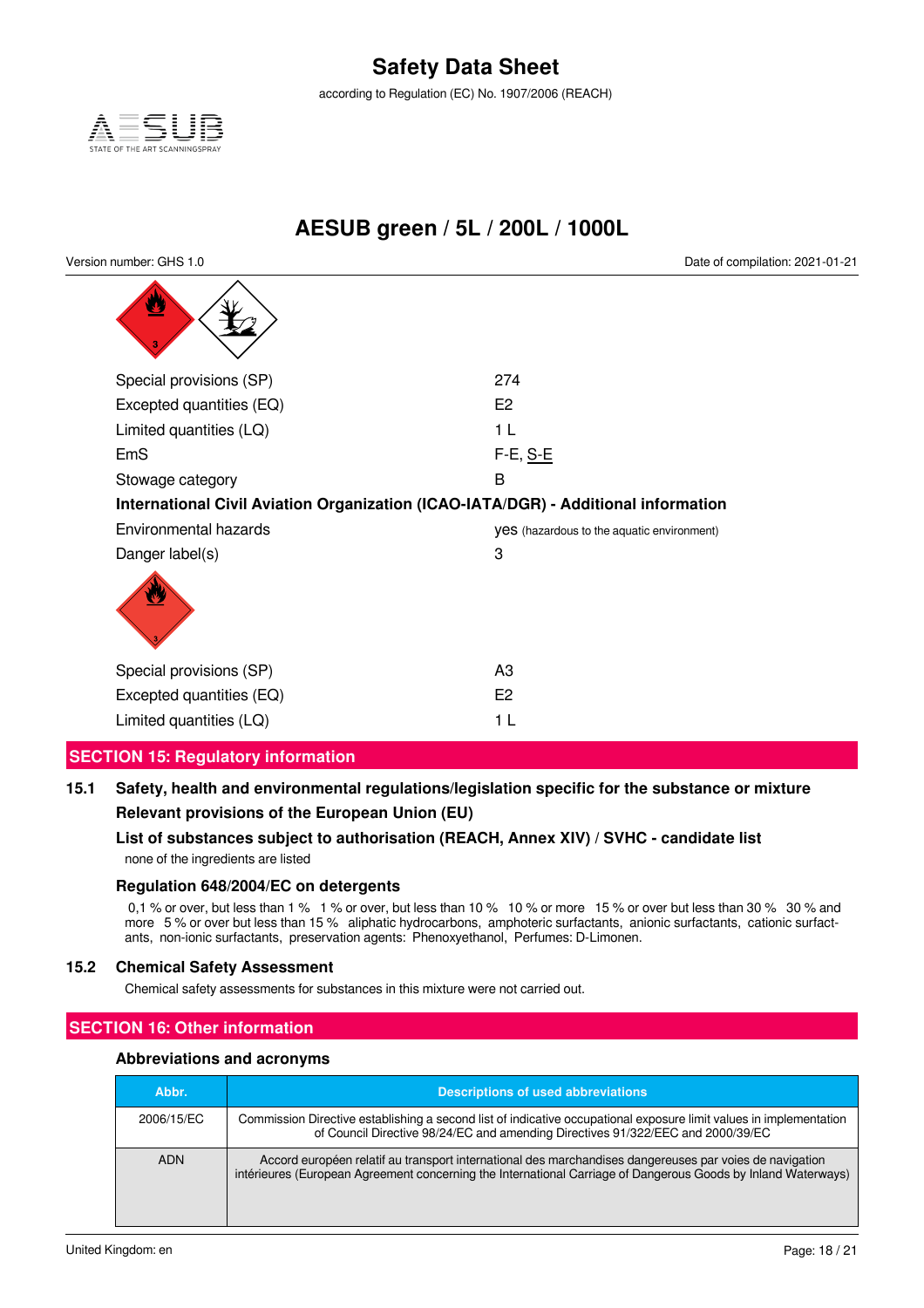

according to Regulation (EC) No. 1907/2006 (REACH)

## **AESUB green / 5L / 200L / 1000L**

Version number: GHS 1.0 Date of compilation: 2021-01-21

| Abbr.                  | <b>Descriptions of used abbreviations</b>                                                                                                                                            |
|------------------------|--------------------------------------------------------------------------------------------------------------------------------------------------------------------------------------|
| ADR.                   | Accord européen relatif au transport international des marchandises dangereuses par route (European Agreement<br>concerning the International Carriage of Dangerous Goods by Road)   |
| ADR/RID/ADN            | European Agreements concerning the International Carriage of Dangerous Goods by Road/Rail/Inland Waterways<br>(ADR/RID/ADN)                                                          |
| <b>Aquatic Acute</b>   | Hazardous to the aquatic environment - acute hazard                                                                                                                                  |
| <b>Aquatic Chronic</b> | Hazardous to the aquatic environment - chronic hazard                                                                                                                                |
| Asp. Tox.              | Aspiration hazard                                                                                                                                                                    |
| <b>BCF</b>             | Bioconcentration factor                                                                                                                                                              |
| <b>BOD</b>             | Biochemical Oxygen Demand                                                                                                                                                            |
| CAS                    | Chemical Abstracts Service (service that maintains the most comprehensive list of chemical substances)                                                                               |
| Ceiling-C              | Ceiling value                                                                                                                                                                        |
| <b>CLP</b>             | Regulation (EC) No 1272/2008 on classification, labelling and packaging of substances and mixtures                                                                                   |
| COD                    | Chemical oxygen demand                                                                                                                                                               |
| <b>DGR</b>             | Dangerous Goods Regulations (see IATA/DGR)                                                                                                                                           |
| <b>DNEL</b>            | Derived No-Effect Level                                                                                                                                                              |
| EC50                   | Effective Concentration 50 %. The EC50 corresponds to the concentration of a tested substance causing 50 %<br>changes in response (e.g. on growth) during a specified time interval  |
| EC No                  | The EC Inventory (EINECS, ELINCS and the NLP-list) is the source for the seven-digit EC number, an identifier of<br>substances commercially available within the EU (European Union) |
| EH40/2005              | EH40/2005 Workplace exposure limits (http://www.nationalarchives.gov.uk/doc/open-government-licence/)                                                                                |
| <b>EINECS</b>          | European Inventory of Existing Commercial Chemical Substances                                                                                                                        |
| <b>EL50</b>            | Effective Loading 50 %: the EL50 corresponds to the loading rate required to produce a response in 50% of the<br>test organisms                                                      |
| <b>ELINCS</b>          | European List of Notified Chemical Substances                                                                                                                                        |
| EmS                    | <b>Emergency Schedule</b>                                                                                                                                                            |
| ErC50                  | ≡ EC50: in this method, that concentration of test substance which results in a 50 % reduction in either growth<br>(EbC50) or growth rate (ErC50) relative to the control            |
| Eye Dam.               | Seriously damaging to the eye                                                                                                                                                        |
| Eye Irrit.             | Irritant to the eye                                                                                                                                                                  |
| Flam. Liq.             | Flammable liquid                                                                                                                                                                     |
| <b>GHS</b>             | "Globally Harmonized System of Classification and Labelling of Chemicals" developed by the United Nations                                                                            |
| <b>IATA</b>            | International Air Transport Association                                                                                                                                              |
| IATA/DGR               | Dangerous Goods Regulations (DGR) for the air transport (IATA)                                                                                                                       |
| <b>ICAO</b>            | International Civil Aviation Organization                                                                                                                                            |
| <b>ICAO-TI</b>         | Technical instructions for the safe transport of dangerous goods by air                                                                                                              |
| <b>IMDG</b>            | International Maritime Dangerous Goods Code                                                                                                                                          |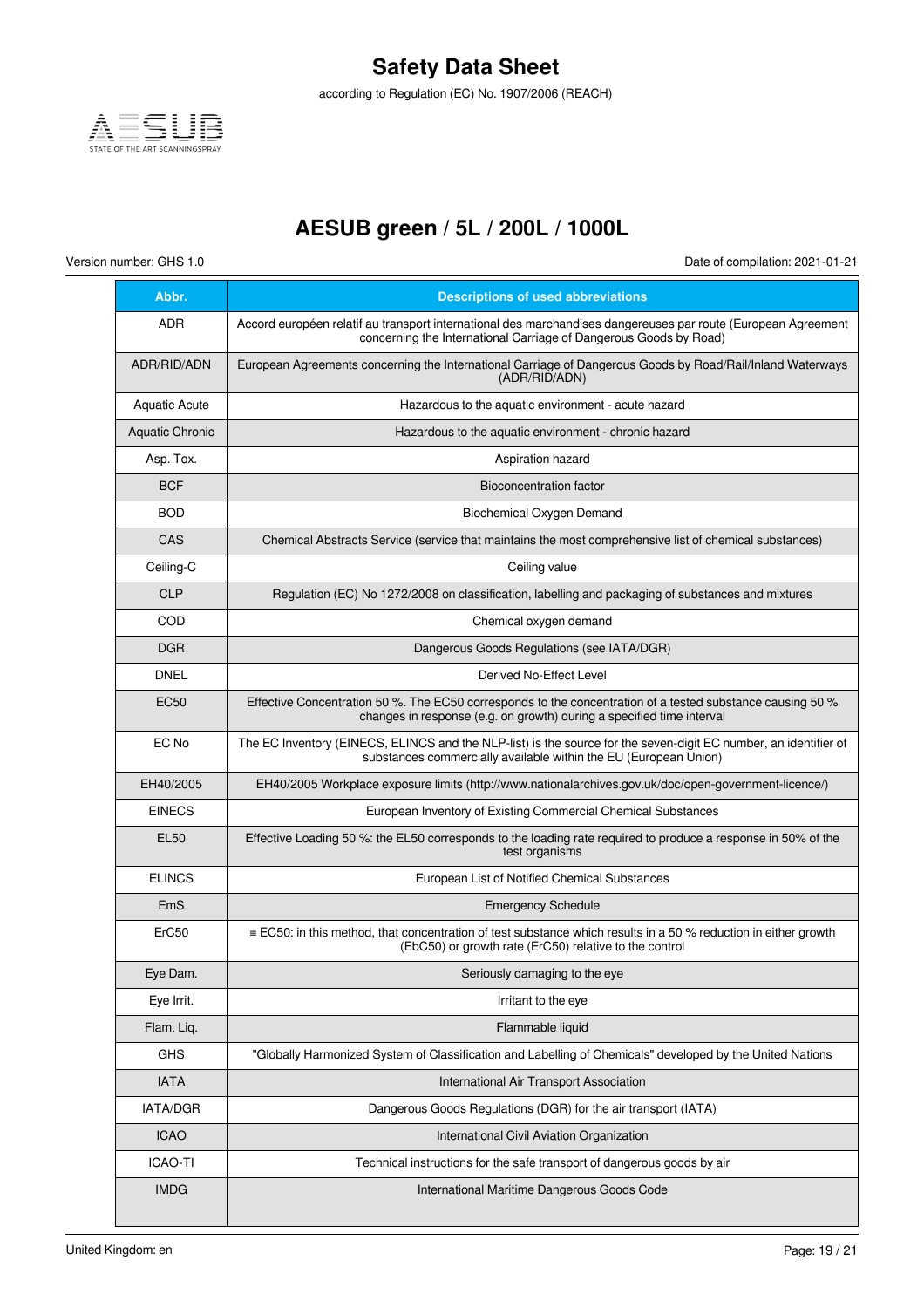

according to Regulation (EC) No. 1907/2006 (REACH)

## **AESUB green / 5L / 200L / 1000L**

Version number: GHS 1.0 Date of compilation: 2021-01-21

| Abbr.        | <b>Descriptions of used abbreviations</b>                                                                                                                                    |
|--------------|------------------------------------------------------------------------------------------------------------------------------------------------------------------------------|
| IMDG-Code    | International Maritime Dangerous Goods Code                                                                                                                                  |
| index No     | The Index number is the identification code given to the substance in Part 3 of Annex VI to Regulation (EC) No<br>1272/2008                                                  |
| <b>IOELV</b> | Indicative occupational exposure limit value                                                                                                                                 |
| <b>LC50</b>  | Lethal Concentration 50%: the LC50 corresponds to the concentration of a tested substance causing 50 % lethal-<br>ity during a specified time interval                       |
| <b>LGK</b>   | Lagerklasse (storage class according to TRGS 510, Germany)                                                                                                                   |
| <b>LL50</b>  | Lethal Loading 50 %: the LL50 corresponds to the loading rate causing 50 % lethality                                                                                         |
| log KOW      | n-Octanol/water                                                                                                                                                              |
| <b>NLP</b>   | No-Longer Polymer                                                                                                                                                            |
| PBT          | Persistent. Bioaccumulative and Toxic                                                                                                                                        |
| <b>PNEC</b>  | <b>Predicted No-Effect Concentration</b>                                                                                                                                     |
| ppm          | Parts per million                                                                                                                                                            |
| <b>RCP</b>   | Reciprocal calculation procedure                                                                                                                                             |
| <b>REACH</b> | Registration, Evaluation, Authorisation and Restriction of Chemicals                                                                                                         |
| Repr.        | Reproductive toxicity                                                                                                                                                        |
| <b>RID</b>   | Règlement concernant le transport International ferroviaire des marchandises Dangereuses (Regulations concern-<br>ing the International carriage of Dangerous goods by Rail) |
| Skin Corr.   | Corrosive to skin                                                                                                                                                            |
| Skin Irrit.  | Irritant to skin                                                                                                                                                             |
| <b>STEL</b>  | Short-term exposure limit                                                                                                                                                    |
| STOT RE      | Specific target organ toxicity - repeated exposure                                                                                                                           |
| STOT SE      | Specific target organ toxicity - single exposure                                                                                                                             |
| <b>SVHC</b>  | Substance of Very High Concern                                                                                                                                               |
| <b>TRGS</b>  | Technische Regeln für GefahrStoffe (technical rules for hazardous substances, Germany)                                                                                       |
| <b>TWA</b>   | Time-weighted average                                                                                                                                                        |
| vPvB         | Very Persistent and very Bioaccumulative                                                                                                                                     |
| WEL          | Workplace exposure limit                                                                                                                                                     |

#### **Key literature references and sources for data**

Regulation (EC) No 1272/2008 on classification, labelling and packaging of substances and mixtures. Regulation (EC) No. 1907/2006 (REACH), amended by 2020/878/EU.

Transport of dangerous goods by road, rail and inland waterway (ADR/RID/ADN). International Maritime Dangerous Goods Code (IMDG). Dangerous Goods Regulations (DGR) for the air transport (IATA).

#### **Classification procedure**

Physical and chemical properties: The classification is based on tested mixture.

Health hazards, Environmental hazards: The method for classification of the mixture is based on ingredients of the mixture (additivity formula).